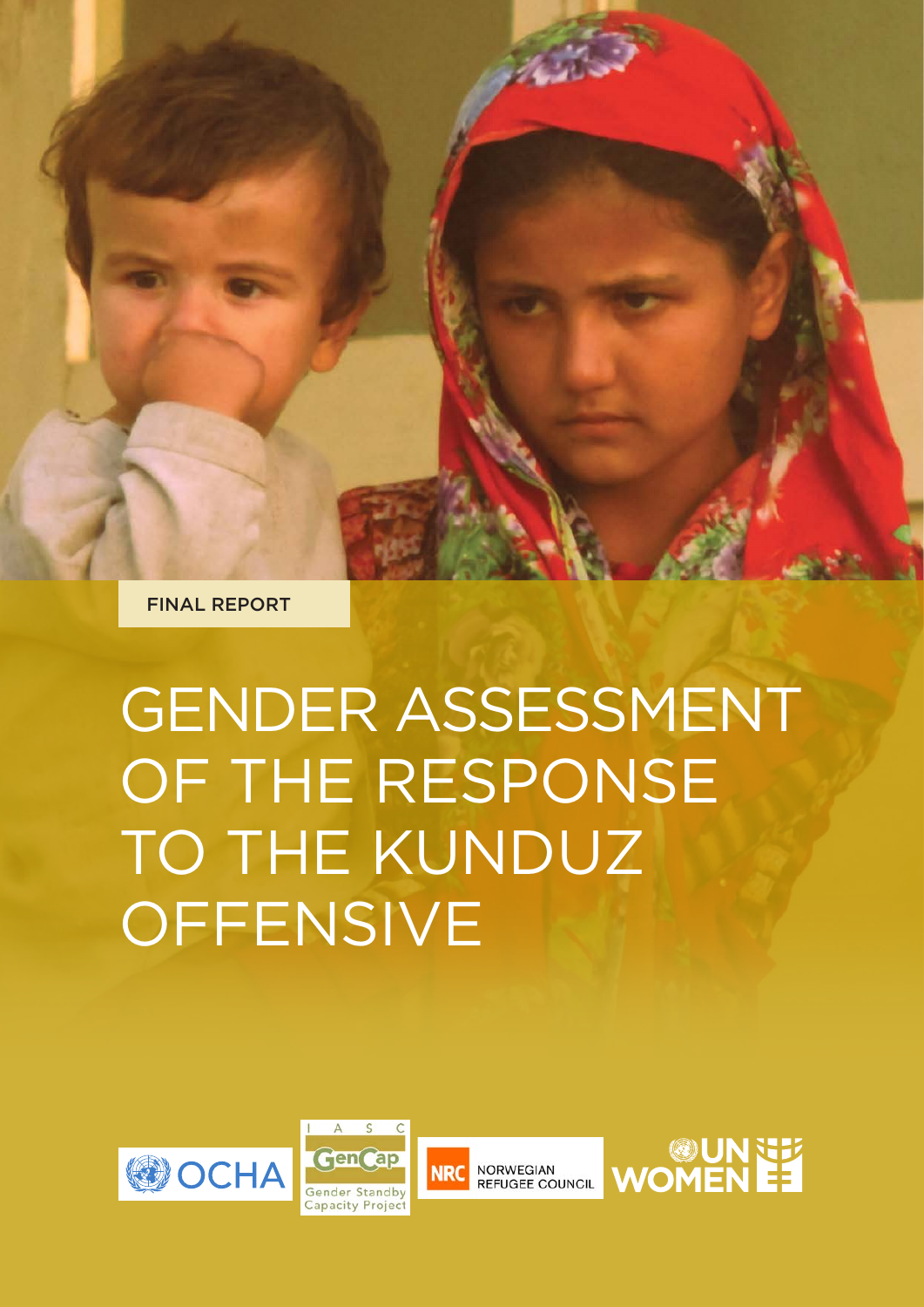UN Women is the UN organisation dedicated to gender equality and the empowerment of women. A global champion for women and girls, UN Women was established to accelerate progress on meeting their needs worldwide.

UN Women supports UN Member States as they set global standards for achieving gender equality, and works with governments and civil society to design laws, policies, programmes and services needed to implement these standards. It and participation; ending violence against women; engaging women in all aspects of peace and security processes; enhancing women's economic empowerment; and making gender equality central to national development planning and budgeting. UN Women also coordinates and promotes the UN system's work in advancing gender equality.

The views expressed in this publication are those of the author(s) and do not necessarily represent the views of UN Women, the United Nations or any of its affiliated organisations.

Cover image: Vijay Ragh/Concern Worlwide Layout editor: Jerome Agostini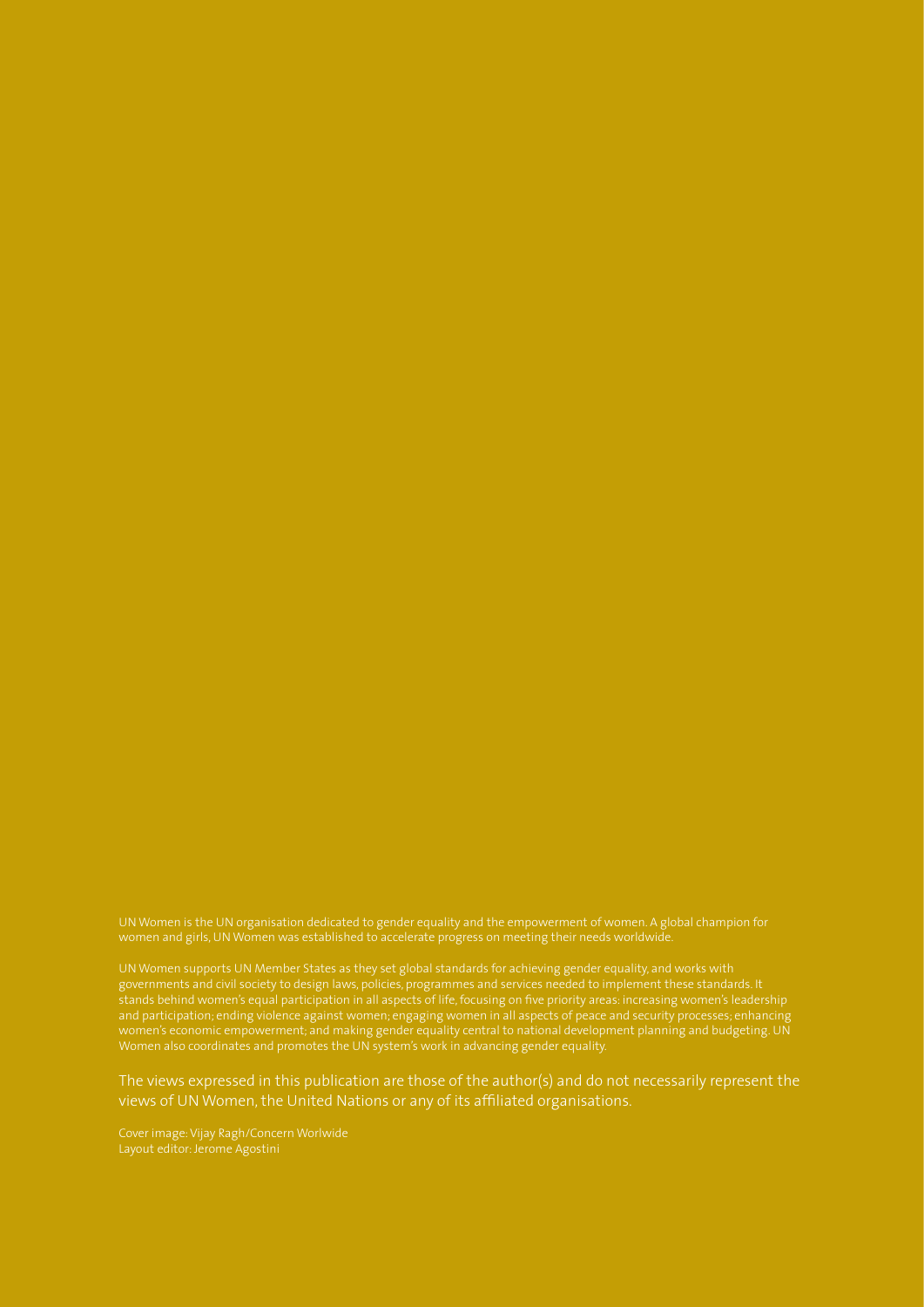FINAL REPORT

# GENDER ASSESSMENT OF THE RESPONSE TO THE KUNDUZ **OFFENSIVE**

Gender in Humanitarian Action Task Force

**JULIENNE CORBOZ 21st June 2016**

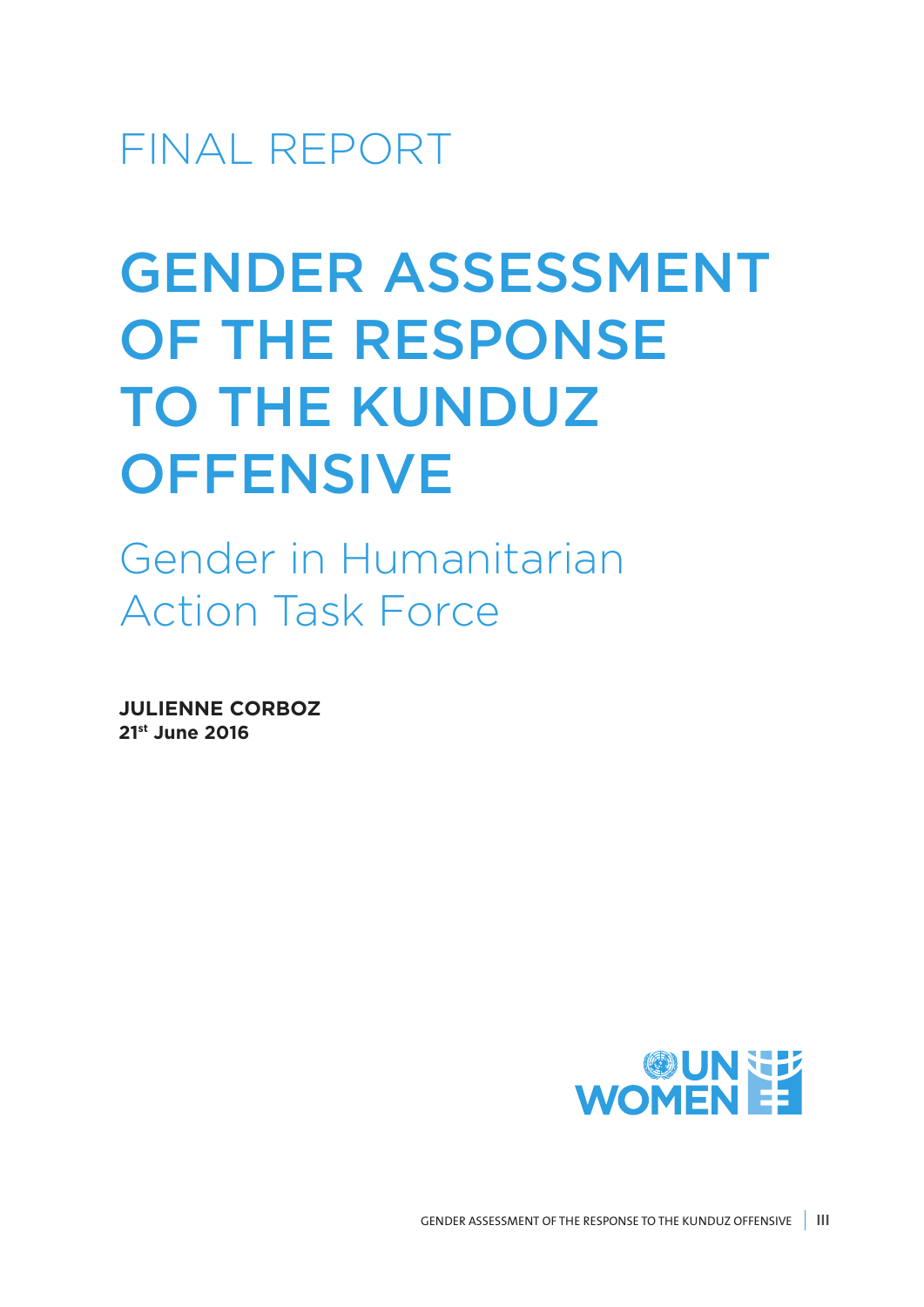# ACRONYMS

| <b>AARs</b>    | After action reviews                                            |  |
|----------------|-----------------------------------------------------------------|--|
| <b>ACAPS</b>   | Assessment Capacities Project                                   |  |
| <b>AOG</b>     | Armed opposition groups                                         |  |
| <b>CSOs</b>    | Civil society organisations                                     |  |
| <b>DoRR</b>    | Department of Refugees and Repatriation                         |  |
| <b>DoWA</b>    | Department of Women's Affairs                                   |  |
| <b>ECHO</b>    | European Commission Host Organisation                           |  |
| <b>ERM</b>     | <b>Emergency Response Mechanism</b>                             |  |
| <b>GBV</b>     | Gender-based violence                                           |  |
| <b>GiHA</b>    | Gender in Humanitarian Action                                   |  |
| <b>IDPs</b>    | Internally displaced persons                                    |  |
| <b>IOM</b>     | International Organisation for Migration                        |  |
| <b>NGOs</b>    | Non-governmental organisations                                  |  |
| <b>NRC</b>     | Norwegian Refugee Committee                                     |  |
| <b>PMT</b>     | Population Movement Tracking                                    |  |
| <b>UNAMA</b>   | United Nations Assistance Mission to Afghanistan                |  |
| <b>UNHCR</b>   | UN High Commissioner for Refugees                               |  |
| <b>UNICEF</b>  | United Nations Children's Fund                                  |  |
| <b>UNOCHA</b>  | UN Office for the Coordination of Humanitarian Action           |  |
| <b>UNOHCHR</b> | Office of the United Nations High Commissioner for Human Rights |  |
|                |                                                                 |  |

**WASH** Water, sanitation, hygiene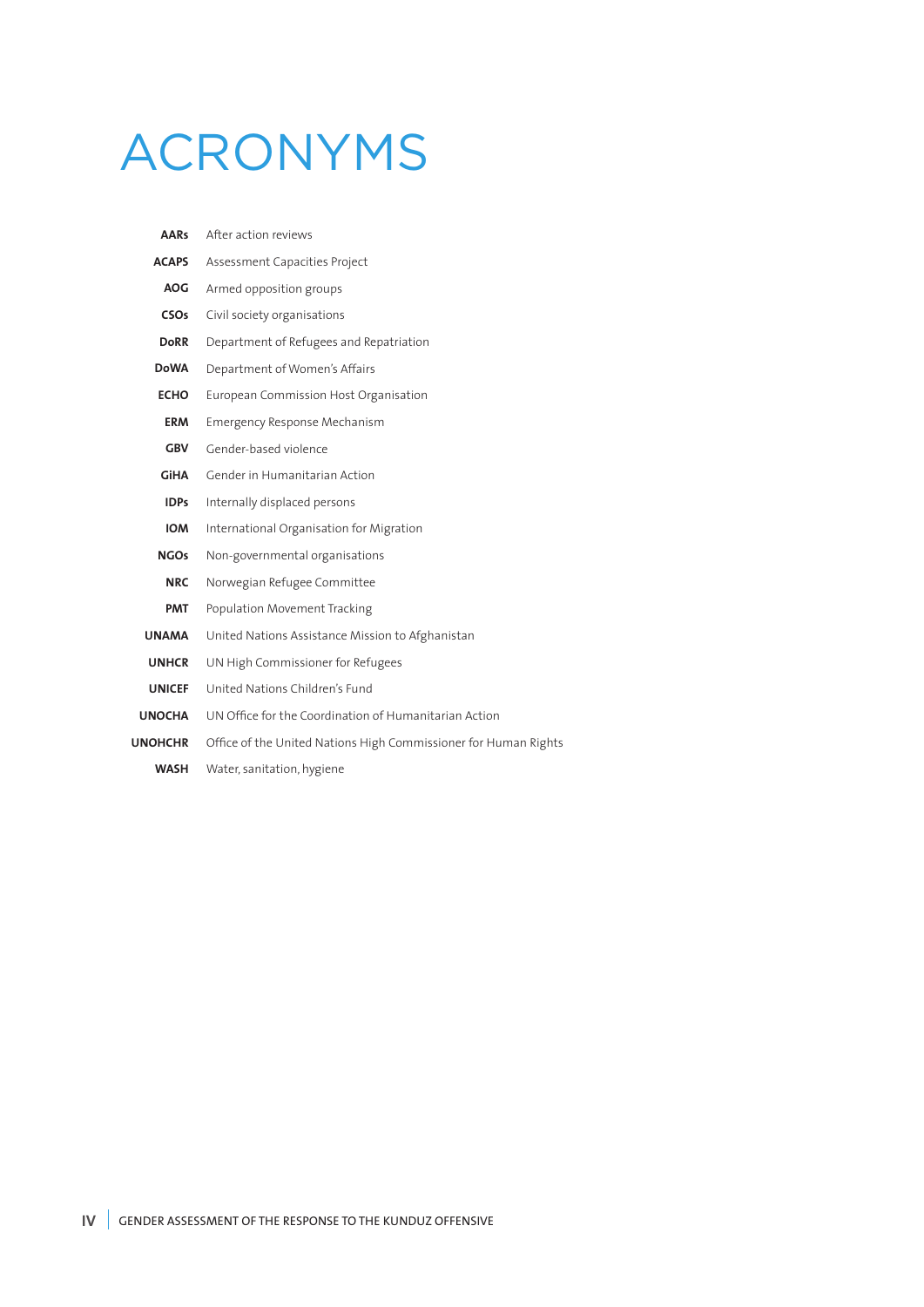# TABLE OF CONTENTS

| <b>ACRONYMS</b>                            | IV |
|--------------------------------------------|----|
| <b>FOREWORD</b>                            | 2  |
| <b>INTRODUCTION</b>                        | 3  |
| <b>METHODOLOGY</b>                         | 4  |
| <b>KEY FINDINGS</b>                        | 6  |
| <b>HUMANITARIAN NEEDS ASSESSMENTS</b>      | 6  |
| <b>DISTRIBUTION OF AID</b>                 | 8  |
| PROTECTION AND GENDER-BASED VIOLENCE (GBV) | 9  |
| <b>ATTENTION TO OTHER SECTORS</b>          | 11 |
| <b>POST-EMERGENCY LESSONS</b>              | 12 |
| <b>CONCLUSIONS</b>                         | 13 |
| <b>RECOMMENDATIONS</b>                     | 14 |
| <b>ANNEX A: LIST OF ASSESSMENTS</b>        | 16 |
| <b>ANNEX B: LIST OF KEY INFORMANTS</b>     | 17 |
| <b>ANNEX C: WORKSHOP AGENDA</b>            | 18 |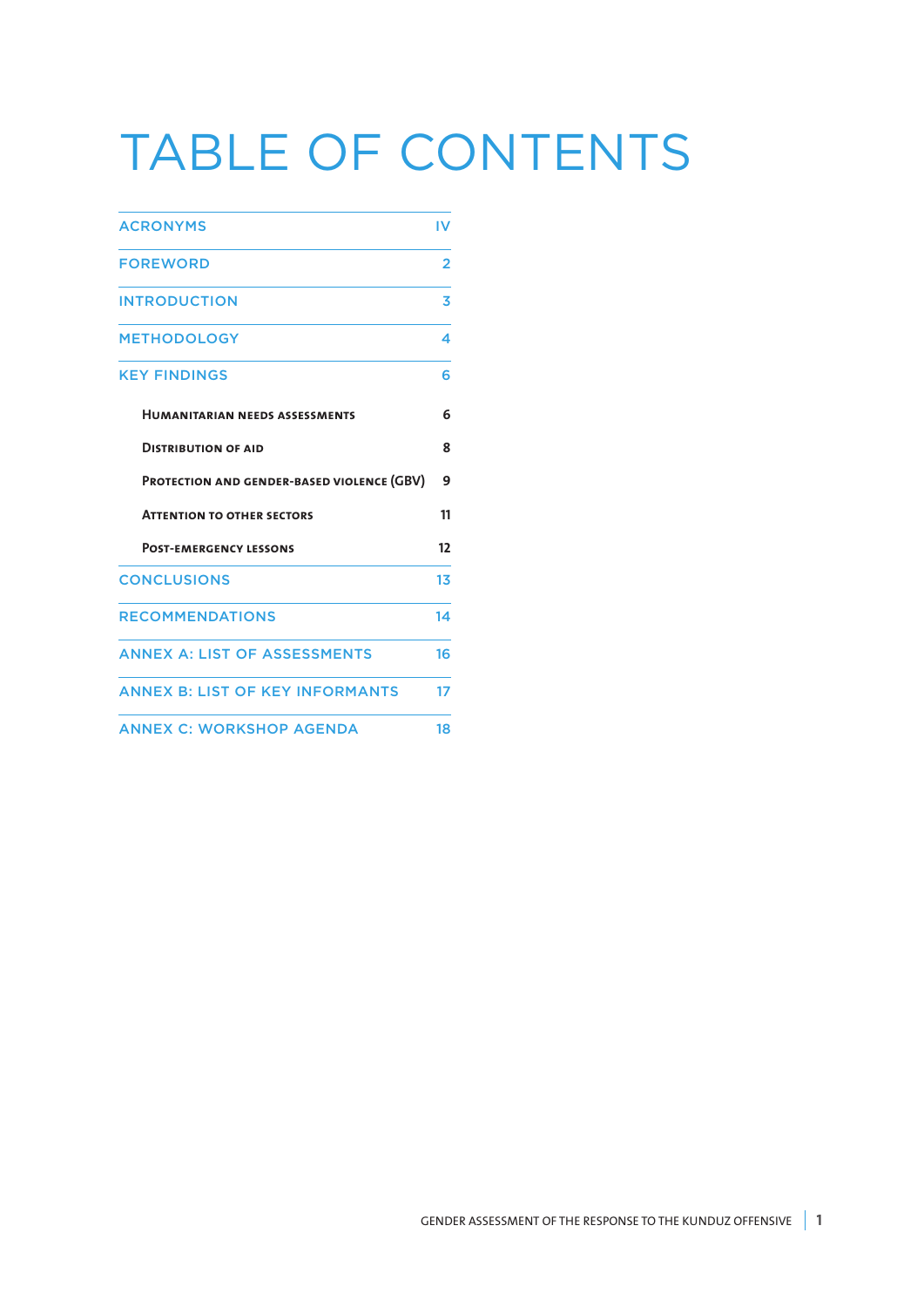### FOREWORD

I am pleased to welcome the publication of the gender analysis of the humanitarian response to the conflict in Kunduz in late 2015; this serves as a useful review of how we have responded to our commitments in humanitarian action.

Living in Afghanistan brings many, many challenges for its people – political uncertainties combine with pressing poverty, and a range of natural disasters are exacerbated by widespread insecurity. On top of this, gender inequality adds another overlay of vulnerability, especially for women and girls, but boys and men are also affected by this.

Responding to these challenges, the UN Country Team and the Humanitarian Country Team recognise that our work needs to bridge the gaps between development work and humanitarian assistance. Our programming also needs to address the distinct needs and priorities of women and girls – who can be highly effective agents of change in humanitarian and development action.

The World Humanitarian Summit in May 2016 underlined the importance of gender action in humanitarian response; it is not only equitable to ensure women's participation in the leadership and delivery of humanitarian response, such

empowerment makes those responses more effective and inclusive.

We commit to minimum standards for advancing gender equality, fulfilling them at every stage of our work, from assessment, through planning, implementation, monitoring to evaluation.

This report using the analysis from Kunduz reflects those commitments. It highlights some good practices, but also pinpoints gaps and challenges, which we need to work together to address. The work of the Gender in Humanitarian Action Task Force is critical to that challenge, and I look forward to them advising us on innovative and more effective ways to strengthen our gender responsive programming.

Mark. R. Sonder

#### **Mark Bowden**

Deputy Special Representative of the Secretary General UN Resident and Humanitarian Coordinator Afghanistan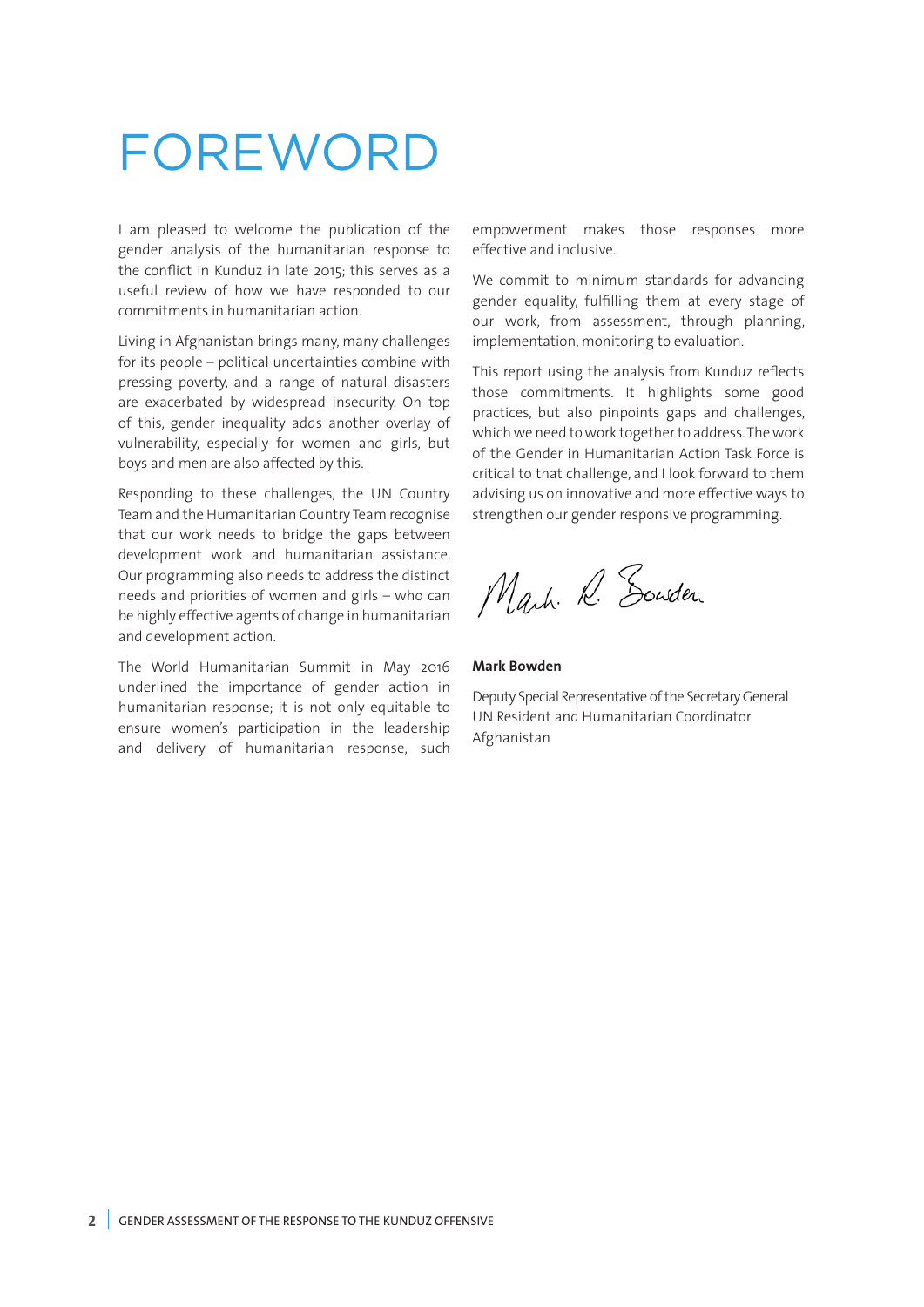

### INTRODUCTION

On September 28 2015, the Taliban launched a violent offensive in Kunduz city, the provincial capital of Kunduz province, lasting into the first weeks of October, at which time Afghan security forces were able to recapture the city. The offensive led to the death and injury of a large number of civilians: UNAMA recorded 289 deaths and 559 injuries, including at least 43 women killed and 79 injured, and 23 children killed and 139 injured (UNAMA & OHCHR 2015). The offensive also led to the displacement of more than 15,000 families to various provinces, including Takhar, Badakhshan, Baghlan, Balkh, Kabul and others (ibid).

In light of recognition that emergencies often affect men, women, girls and boys in different ways, and are also likely to exacerbate risks of gender-based violence (GBV), the Gender in Humanitariam Action

(GiHA) Taskforce commissioned an independent consultant to conduct a gender assessment of the Kunduz offensive. The main objectives of this assessment are to:

- Analyse the gender dynamics within the humanitarian response in Kunduz and neighbouring provinces;
- Highlight challenges, successes and gaps in gender programming; and
- Identify areas for improvement in future humanitarian responses.

The findings and recommendations provided through this gender analysis will help humanitarian workers understand and better design gendersensitive humanitarian emergency assessments, monitoring and response.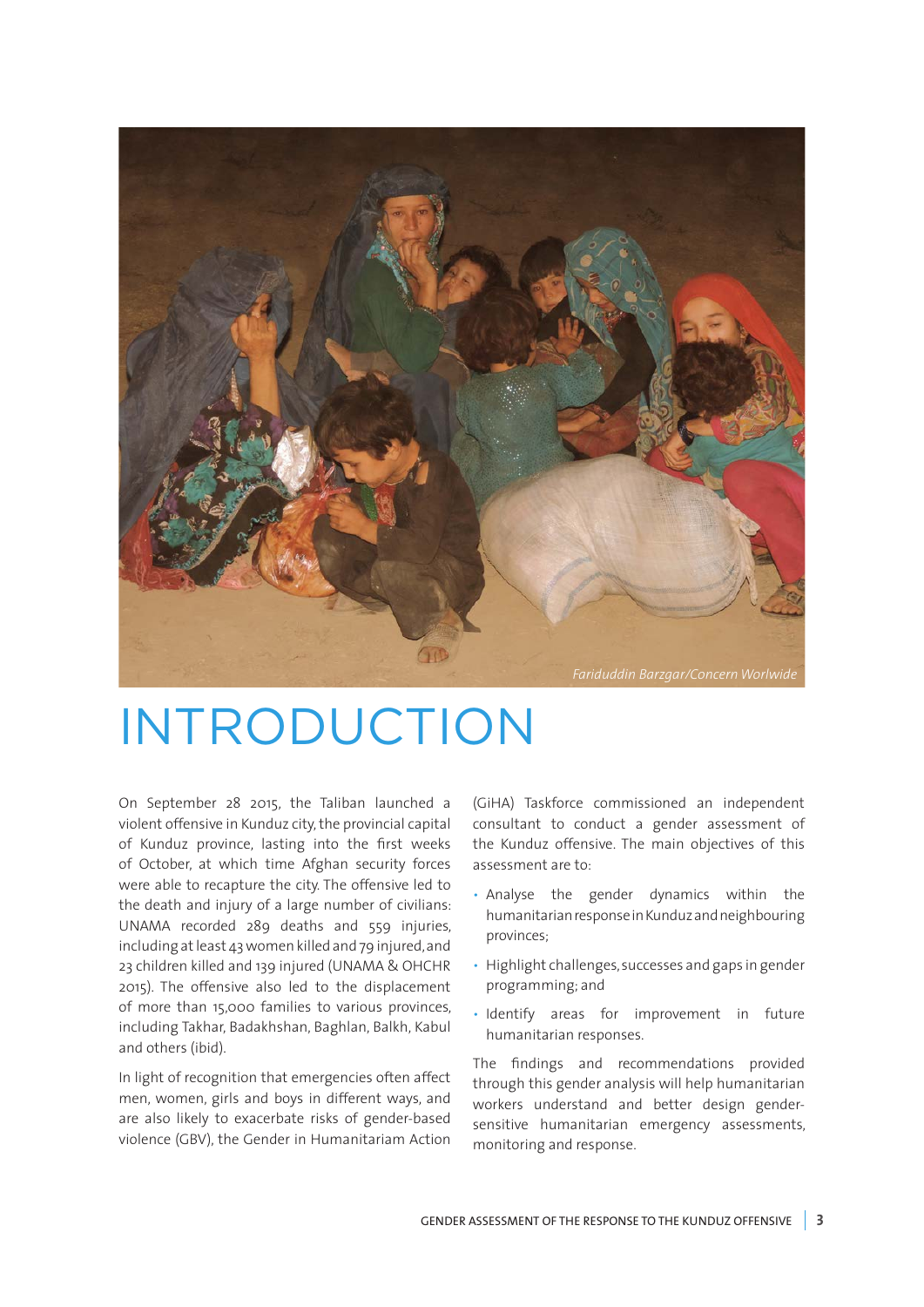

### METHODOLOGY

The assessment included three key methods: (1) a desk review of existing assessments conducted on the emergency response during and in the aftermath of the Kunduz offensive; and (2) key informant interviews with organisational staff involved in producing the assessments or participating in the emergency response, and (3) a workshop and consultation conducted with key stakeholders working in gender in humanitarian action and development. These three methods were implemented in a sequential design whereby the content of the key informant interviews was guided by the key findings of the desk review, and the findings based on the first two methods were discussed and further developed in the stakeholder workshop.

The desk review initially included nine assessment reports shared by the GiHA Taskforce (see Annex A for a list of the assessments). The reports were produced by a range of different organisations or networks (e.g. Concern Worldwide, UNOCHA, UNHCR, IOM,

ACAPS/Start Network, UNAMA/UNOHCHR, North Region Protection Cluster) and based on emergency response in Kunduz and in other provinces receiving internally displaced persons (IDPs) (e.g. Badakhshan, Baghlan, Balkh and Takhar). Two further reports and two presentations were obtained after the completion of the desk review (a 'lessons learned' note by NRC, a monitoring assessment by ACTED, and two PowerPoint presentations on protection of IDPs displaced to Taloqan by Concern Worldwide).

The desk review was guided by the following key themes:

- Evidence of disaggregation of data by gender and age.
- Inclusion of women and women's organisations and groups in humanitarian response activities and collection of assessment data.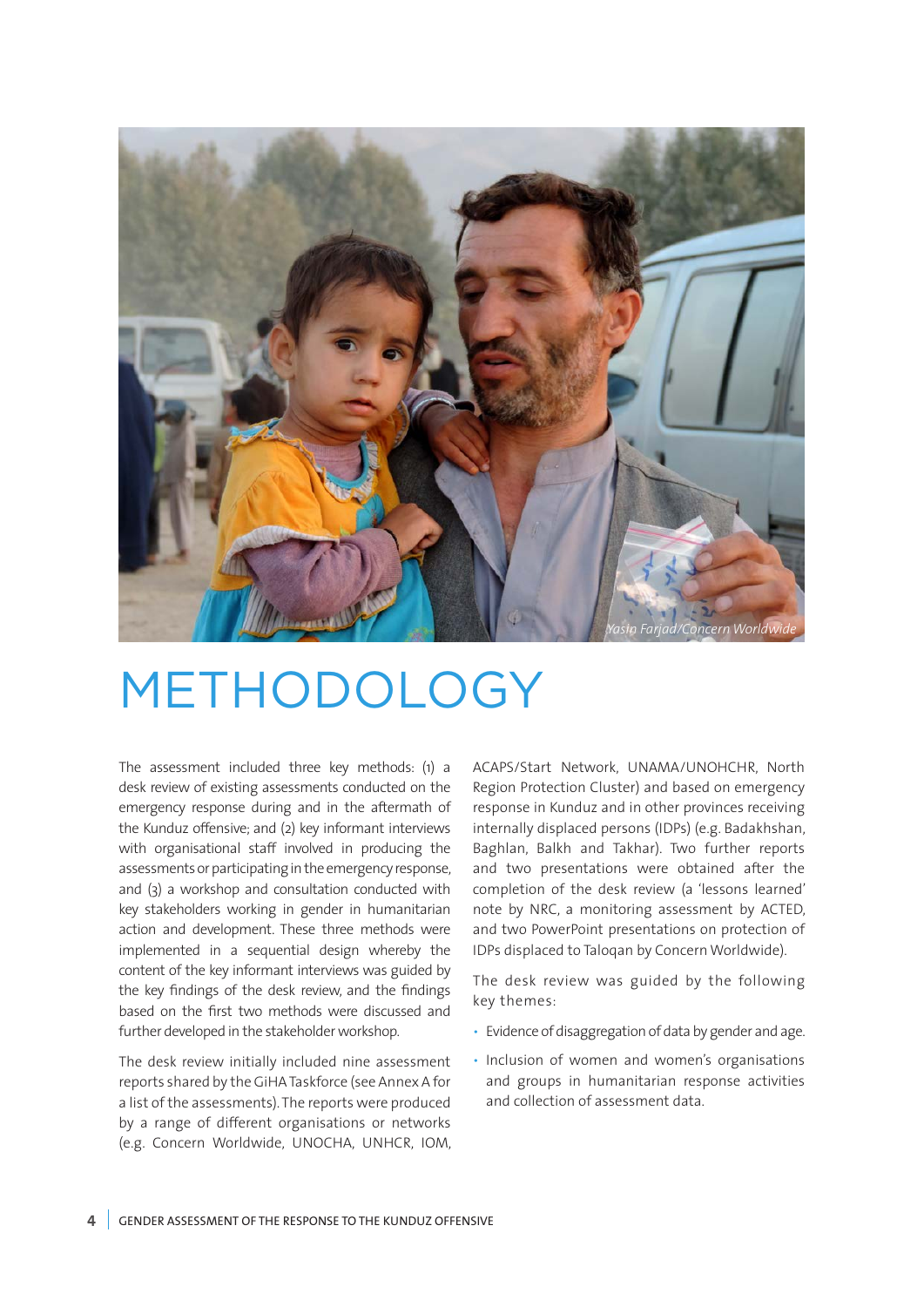• Attention to vulnerabilities, capacities and needs of women, men, girls and boys, related to key areas of interest, including: distribution of aid; protection (with a focus on GBV); and access to shelter, health services, education, WASH, and food security.

The results of the desk review formed the basis for the development of a set of key focus areas that were followed up on through key informant interviews. These focus areas included:

- Collection of data on gender-sensitive humanitarian response not included in the assessments.
- Understanding field-based knowledge and capacities related to gender-sensitive humanitarian response.
- Obtaining raw data, assessment tools and humanitarian response guidelines.
- Exploring gaps between final assessment reports and raw data/assessment tools/guidelines, and reasons for these gaps.
- Exploring additional challenges and opportunities for gender-sensitive humanitarian response in emergencies.

Due to UN security restrictions at the time of fieldwork, the consultant was unable to travel to Kunduz city to conduct face-to-face interviews. Given that Mazar-e Sharif, Balkh province, received a proportion of IDPs from Kunduz and remained a key operational base for humanitarian assistance in the north and northeast regions, the consultant travelled to Mazar-e Sharif for face-to-face interviews. Key informant interviews with organisations working in Kunduz, Taloqan (Takhar) and Faizabad (Badakhshan) were mainly conducted through Skype or telephone, with one of these interviews conducted in person in Kabul. A total of 12 interviews were conducted with 16 key informants (i.e. several joint interviews were conducted). A list of key informants interviewed is included in Annex B.

After compiling the findings of the desk review and key informant interviews in a draft report, the GiHA Taskforce facilitated a workshop with 27 key stakeholders on 1 June 2016 in order to present the preliminary findings of the study, receive feedback on the findings and recommendations, and build on existing data. The stakeholders included gender and humanitarian focal points from a range of organisations, including the government,

UN agencies, and local and international NGOs. The workshop was divided into four key parts: a presentation of the research findings (followed by Q&A); a break out session in small groups to discuss how to address challenges in gender-responsive programming identified in the study (followed by feedback one small group discussions in plenary); a presentation of the cluster 'tip sheets' for gender mainstreaming, and a plenary discussion on the study recommendations and practical ways to take these forward.

There were a number of challenges in completing the data collection according to the terms of reference and proposed methodology. For instance, there were some difficulties organising key informant interviews, particularly with organisations based in Kunduz. It was also challenging accessing raw data or assessment tools. Key informants expressed concerns with sharing confidential data and assessment tools were also difficult to obtain. A number of key informants expressed some concerns about whether their experiences of limitations and challenges in emergency response would be expressed in a negative rather than productive way in the report. Some key informants also felt that their experiences or perceptions may not be representative of their organisation, and had concerns about organisational confidentiality. Consequently, this report identifies overall trends related to challenges and successes in gender-sensitive response to the Kunduz offensive, and only refers explicitly to particular organisations in cases where prior approval has been given or where the data suggests good practice examples.

The study has some limitations. Given that it was a small assessment with a small number of interviews, the findings in this report are not necessarily representative of all humanitarian organisations involved in the humanitarian response to the Kunduz offensive. Rather, the assessment should be read as a snapshot of some of the successes and challenges experienced in the response from a gender perspective.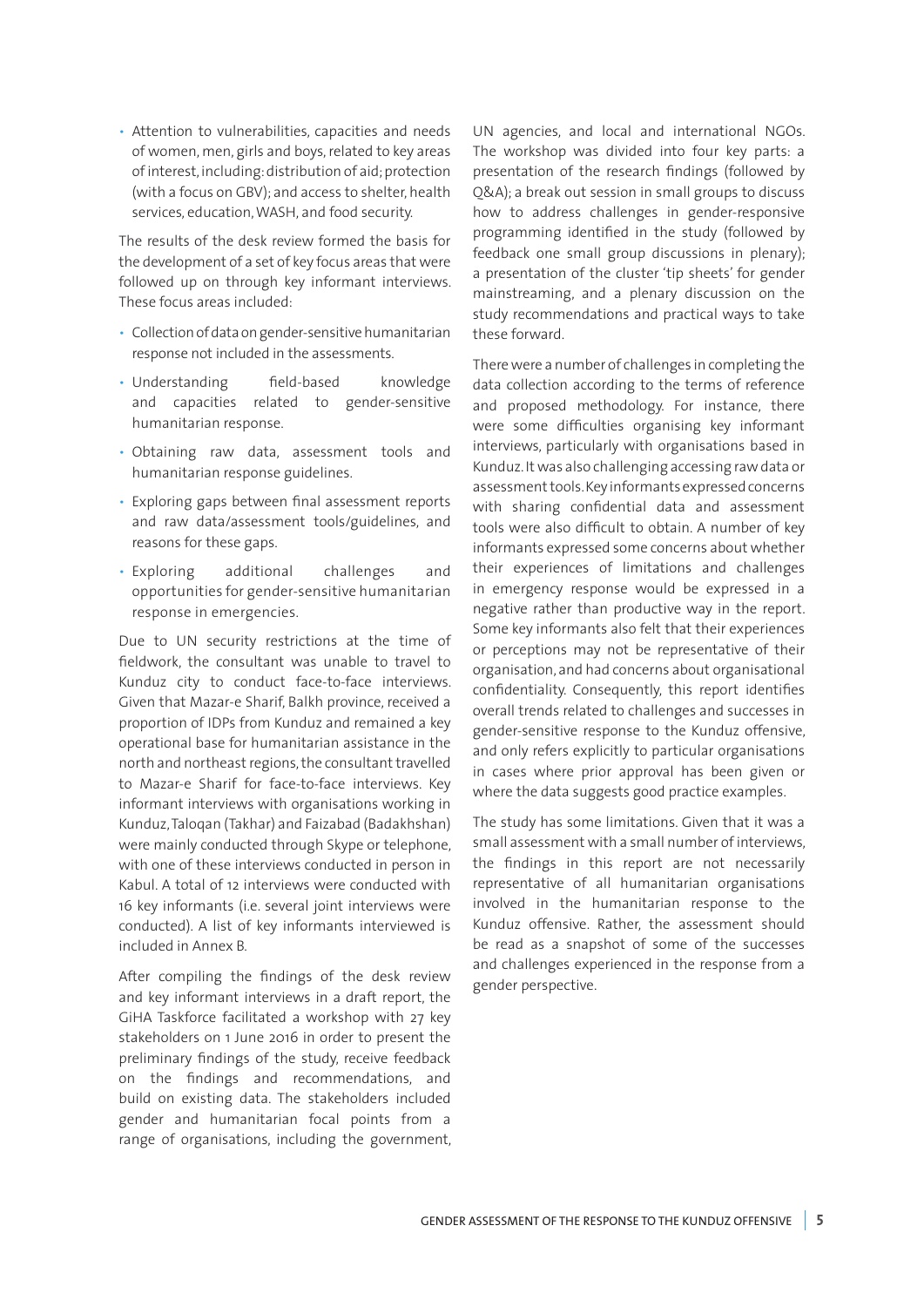# KEY FINDINGS

### **Understandings of gender**

The assessment suggests that there are varying definitions and understandings of gender among humanitarian actors. There is a continuing tendency to reduce gender equality programming to specific activities that focus on addressing a practical need of women and/or girls (girls' education, reproductive health, hygiene kits, GBV, nutrition for lactating mothers etc). How gender intersects with broader humanitarian sectors like WASH, shelter and aid distribution is not consistently mainstreamed and integrated. More importantly, strategic gender needs (participation, access, decision-making) based on socially constructed roles, capacities, and vulnerabilities of women, girls, boys and men are not analysed and addressed. Where gender was incorporated into the assessments reviewed in this study, it was mostly done so in relation to protection issues (mainly GBV), with less emphasis on how gender is implicated in other sectors. The key informant interviews indicated the same focus on protection issues, although this may be due to a sampling bias in the interviews, with a large number of key informants working in protection.

The interviews also revealed some tensions between definitions of gender and GBV and how these terms are utilised in humanitarian response programming. Some humanitarian actors, particularly those working in protection, suggested that all gender-related programming should be necessarily defined as GBV given that it responds to the differential needs and capacities of women, men, girls and boys, which are rooted in social inequalities and inequities that impact women and girls disproportionately to men and boys. These perceptions are coupled with some perceptions that the term gender is thus redundant.

### **Humanitarian needs assessments**

The desk review of existing assessments suggested that there was a gap in relation to collection of sex- and age-disaggregated data in humanitarian needs assessments. For instance, some assessments referred to 'families' (but not to gender and sex

composition of these families), or to 'persons' (but not whether these persons were male, female, children, adults or elderly). At the time of the desk review, it was not clear whether this data was available but not reported in the assessment documents, or whether there was a lack of collection of sex- and age-disaggregated data. Many of the assessments also revealed a lack of clarity of the methods and sampling used for collecting needs assessment data, with general lack of information on the type of needs assessment forms utilised, whether participants included both male and female respondents, whether enumerators comprised male and female teams and, if not, what the barriers were to collecting data from women and deploying mixed-gender teams.

The key informant interviews suggest that needs assessment teams did, predominantly, collect sexand age-disaggregated data<sup>1</sup>. However, this data was not always adequately reported. The study suggests that one of the key reasons for not reporting existing sex- and age-disaggregated data is a lack of human and financial resources to enter, compile, and analyse the data. There are also frequent requirements for translation of data (particularly qualitative data), with limited human and financial resources to do so. Another key finding of the study is that even when collection and reporting of sex- and agedisaggregated data occurs, there is limited capacity in relation to analysing the outcomes of this data from a gender perspective. Consequently, although the sex and age composition of emergency-affected families may be identified and reported, the gendered dimensions of this data based on the different roles, responsibilities, capacities and vulnerabilities of men and women are not always analysed and understood.

A number of additional challenges and gaps emerged. The collection of sex- and age-disaggregated needs assessment data is not a guarantee that the voices of male and female beneficiaries are represented. Limited staffing resources that could be mobilised quickly meant that assessment teams did not always have adequate

<sup>1</sup> As noted in the methodology section, it was not possible to verify this due to lack of access to raw data and needs assessment forms.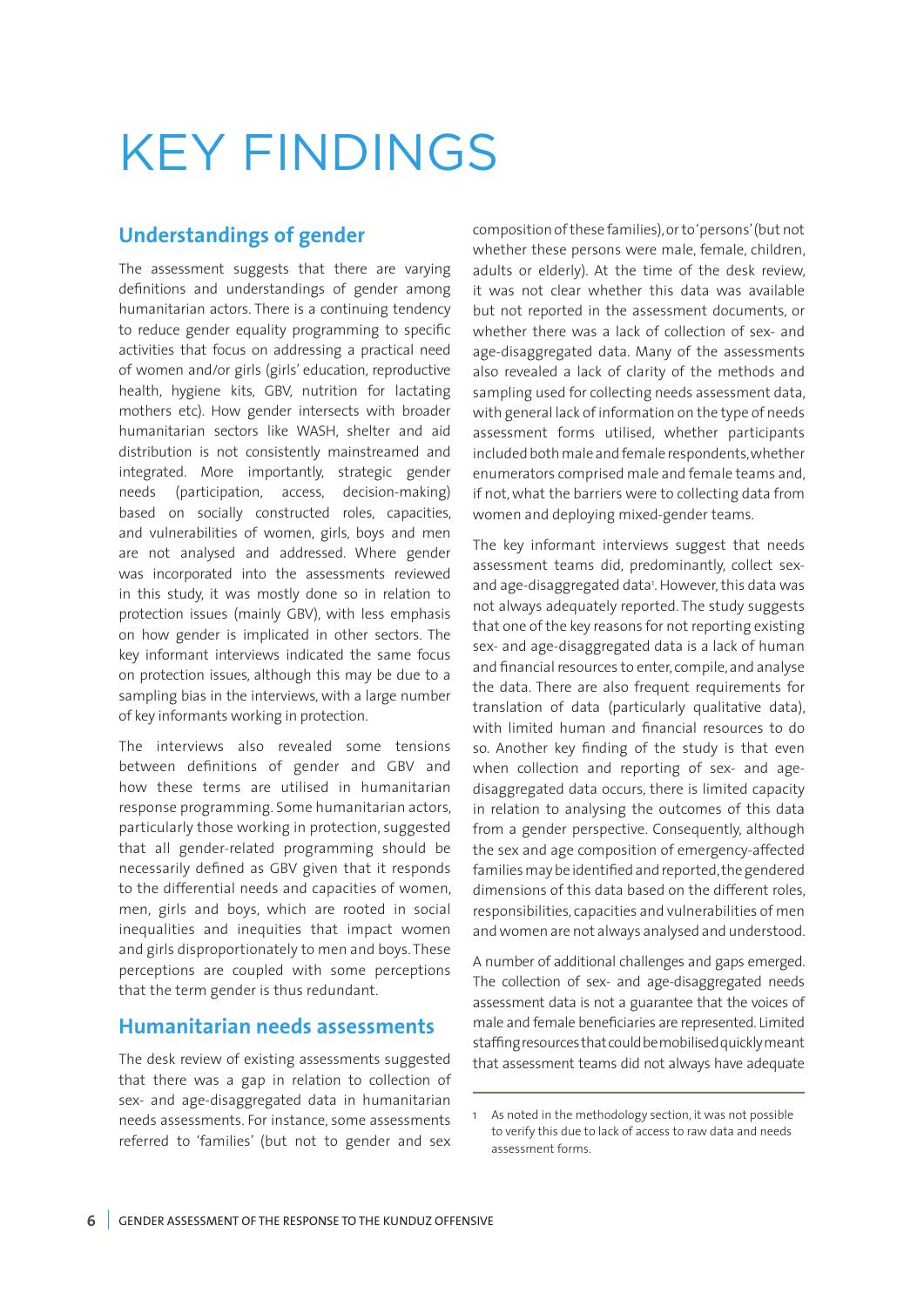numbers of staff, including trained protection partners or gender advisors who could contribute meaningfully to the implementation of assessments. Furthermore, as might be expected, the ability of organisations to deploy female staff depended highly on the security context, with a number of humanitarian organisations able to deploy female staff in Mazar-e Sharif, but with fewer female assessment team members reported to be available in Takhar. In Kunduz, there were also fewer female staff members available for needs assessments in the early phase of the stabilisation of Kunduz city, although it appears that more female staff could be mobilised much later once security had been fully restored. The key informant interviews revealed a number of challenges in deploying female staff to conduct needs assessments with women. Traditional customs that restrict women's public mobility continue to be a challenge, particularly in highly insecure areas. One key informant suggested that while women's lack of mobility was no longer a predominant issue in more secure contexts such as Mazar-e Sharif, the overall lack of female humanitarian staff was a more important and persistent barrier. Consequently, given that many humanitarian organisations mobilise all their human resources to respond to an immediate emergency, fewer women are typically available simply because there are fewer employed.

Not all key informants shared perceptions that lack of women in needs assessment teams is a large barrier to ensuring the voices of women are heard. One humanitarian actor suggested that men, particularly expatriate men, have more access to Afghan women in times of emergencies (in contrast with routine development settings), and can discuss more general needs related to access to shelter, water and food. However, the same key informant recognised that women may not share all their needs with male response staff and are very unlikely to discuss needs related to menstrual hygiene, reproductive health or protection. Furthermore, male household members may not give permission for women to speak with unknown men, regardless of their professional or national background.

Key informants noted that while collecting needs assessment data from both men and women was easier and quicker in IDP sites due to the concentration of IDPs in one location (and spaces being segregated for men and women), collecting data from IDPs living in the houses of relatives and dispersed across

multiple locations (e.g. in Mazar-e Sharif city) proved to be a more time-consuming and difficult process. In these cases, it appears to have been more difficult to deploy female members of needs assessment teams to collect data from women, partly due to limitations of entering households.

A key challenge in conducting needs assessments voiced by multiple key informants was the lack of a common and coordinated tool for implementing needs assessments and consequent challenges in uniformly collecting sex- and age-disaggregated data. Some organisations were reported to be using the ECHO Emergency Response Mechanism (ERM) tool, some using the UNHCR Population Movement Tracking (PMT) tool, and others using their own specific organisational tools. Key informants implementing non-joint assessment tools emphasised that this was usually a donor requirement; however, they also noted some of the limitations in implementing such assessments, with families complaining of over assessment and survey fatigue, and perceptions of inadequate distribution in proportion to the large number of assessments they were required to participate in.

Several key informants noted that most tools now include questions targeted towards collecting sexand age-disaggregated data, particularly in relation to gender and age composition of affected families; however, a range of deficiencies in methodologies and approaches on the ground persist. Some tools remain focused on tracking and identifying the needs of families rather than individuals and are thus limited in their ability to collect sex- and age-disaggregated data. Needs assessments designed for specific purposes are often used for other purposes and are thus not always based on the correct methodology required (e.g. methodologies designed for household assessments being used for group interviews, or tools designed for IDP registration being used to assess needs). Despite the value of qualitative methodologies in both early-phase assessments and contextualising the results of quantitative needs assessments, these methodologies are rarely used. Finally, some workshop participants highlighted that more effective indicators to identify gender- and age-based inequality and inequity need to be used including, for instance, who in the household eats first and last.

Despite continuing challenges in the coordination of assessments, efforts to harmonise assessment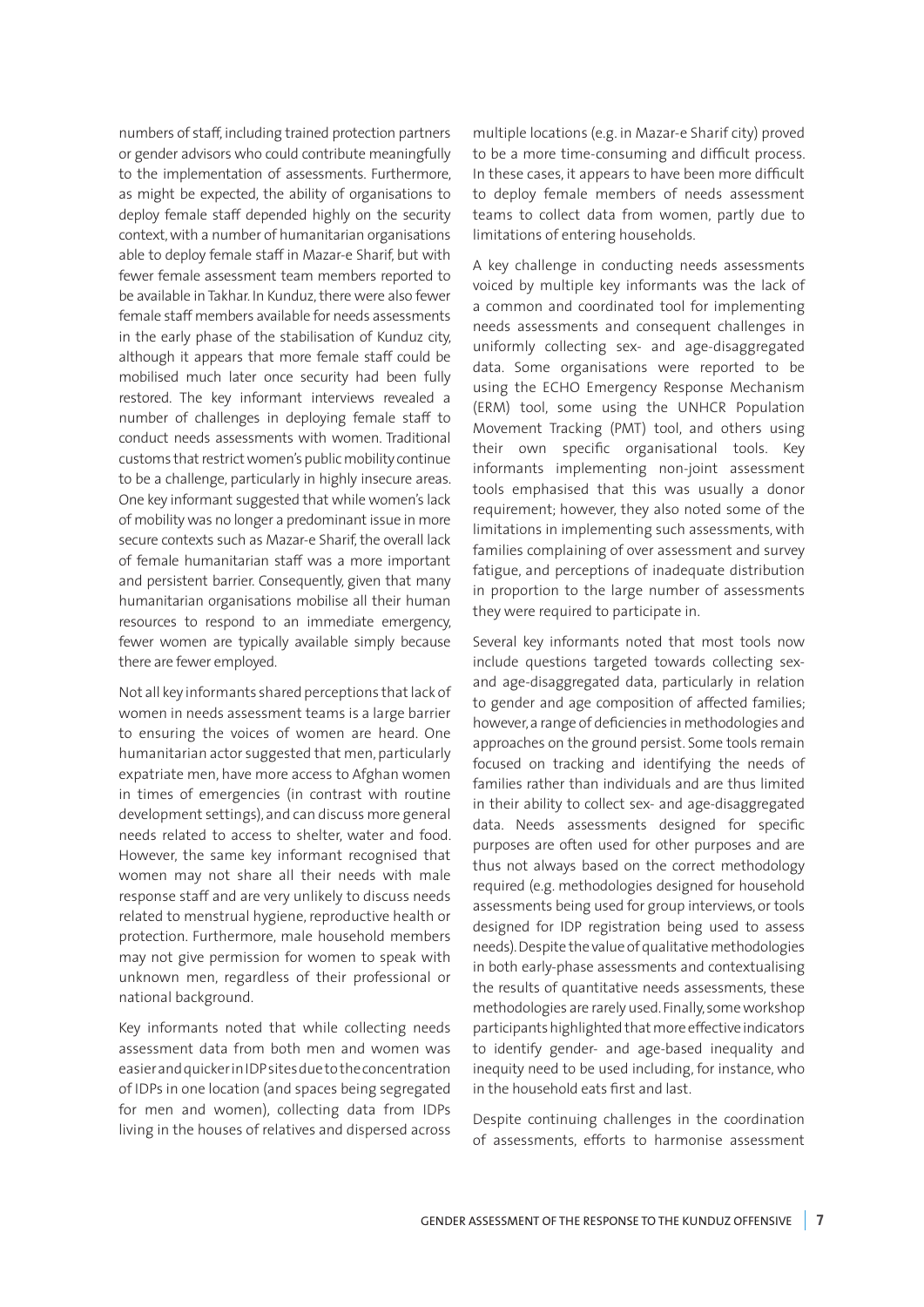forms, led by UNOCHA, are currently underway. However, there are some gender-related barriers that cannot be addressed through effective tool harmonisation alone. It is clear that more attention to collecting sex- and age-disaggregated data needs to be complemented with adequate human resources to enter, compile, analyse, report and manage data from a gender perspective. More capacity also needs to be built in relation to how the outcomes of this data should impact on humanitarian programming.

The gaps and challenges outlined in this section are mainly related to lack of human or financial resources, capacity, adequate methodologies, or access to vulnerable people. However, the study revealed some challenges related to humanitarian actors' perceptions about the lack of importance of collecting and analysing sex- and age-disaggregated data. Some key informant interviews revealed persistent assumptions that the needs of all families and persons are equal in the face of emergency (and thus that sex- and age-disaggregated data is not necessarily a requirement). The interviews also revealed some (albeit limited) perceptions that access to women during needs assessments is not required due to assumptions that men will accurately report the needs of female household members if different to the overall needs of the household.

### **Distribution of aid**

The desk review of assessments revealed some lack of clarity in relation to the gender composition of beneficiaries of aid. For instance, references to cash transfers, ration cards, food items, non-food items, kits, etc., did not always specify if men or women were direct recipients of aid, if other intersecting factors such as age, disability, varying family composition (e.g. widows and female-headed households) were addressed, or if there was a specific strategy implemented to ensure equity in distribution. Two assessments did mention complaints from women, children and the elderly in relation to unequal distribution. The ACTED assessment of UNICEF's distribution of non-food items in Kunduz listed a more comprehensive analysis of how gender intersected with aid distribution. For instance, the assessment noted that: monitoring teams included both male and female data collectors; female staff members were present for approximately half of the distributions days; and separate lines for men and

women were set up for two-thirds of the distribution days (i.e. to ensure women could safely access the distribution site). However, it should be noted that the ACTED assessment of aid distribution was conducted several months after the offensive took place, once the security in Kunduz city was stable, in contrast to other assessments that were conducted under more immediate and challenging circumstances.

The key informant interviews suggest that postassessment coordination of aid distribution was largely effective, with key informants describing coordinated efforts to distribute varying types of aid, including non-food items, winterisation kits, hygiene and dignity kits, and non-conditional cash transfers. Furthermore, humanitarian agencies appear to be paying increasing attention to the needs of particularly vulnerable families, including those headed by women, widows, children, the elderly or disabled, and are taking such needs into account during aid distribution. Nevertheless, there was some recognition that broader distribution of aid is mostly handled generically, with heads of households (predominantly men) usually receiving aid on behalf of their families. Some key informants indicated assumptions that men would naturally distribute aid equitably within the family, although without solid evidence to back up their assumptions. A recent assessment conducted by DACAAR calls this assumption into question after finding that more than half of male IDPs sampled stated that they would prefer to receive cash, in contrast to all female IDPs surveyed who stated that they would prefer to obtain non-cash aid. The assessment revealed some potential risks to women and children based on concerns about drug dependent male household members not distributing cash fairly. Some key informants also noted that although men may intend to distribute aid to other family members, they might not adequately recognise women's needs, for instance, by failing to buy menstrual hygiene products with cash transfers. One key informant also suggested that men might sell menstrual hygiene kits rather than distribute them to female household members, especially if they prioritise other household needs.

Despite apparent coordination of distribution of aid, and strong attention paid to vulnerable families, some key informants reported observing unequal distribution of some kinds of aid (e.g. blankets), which were reported to have reached those who "got in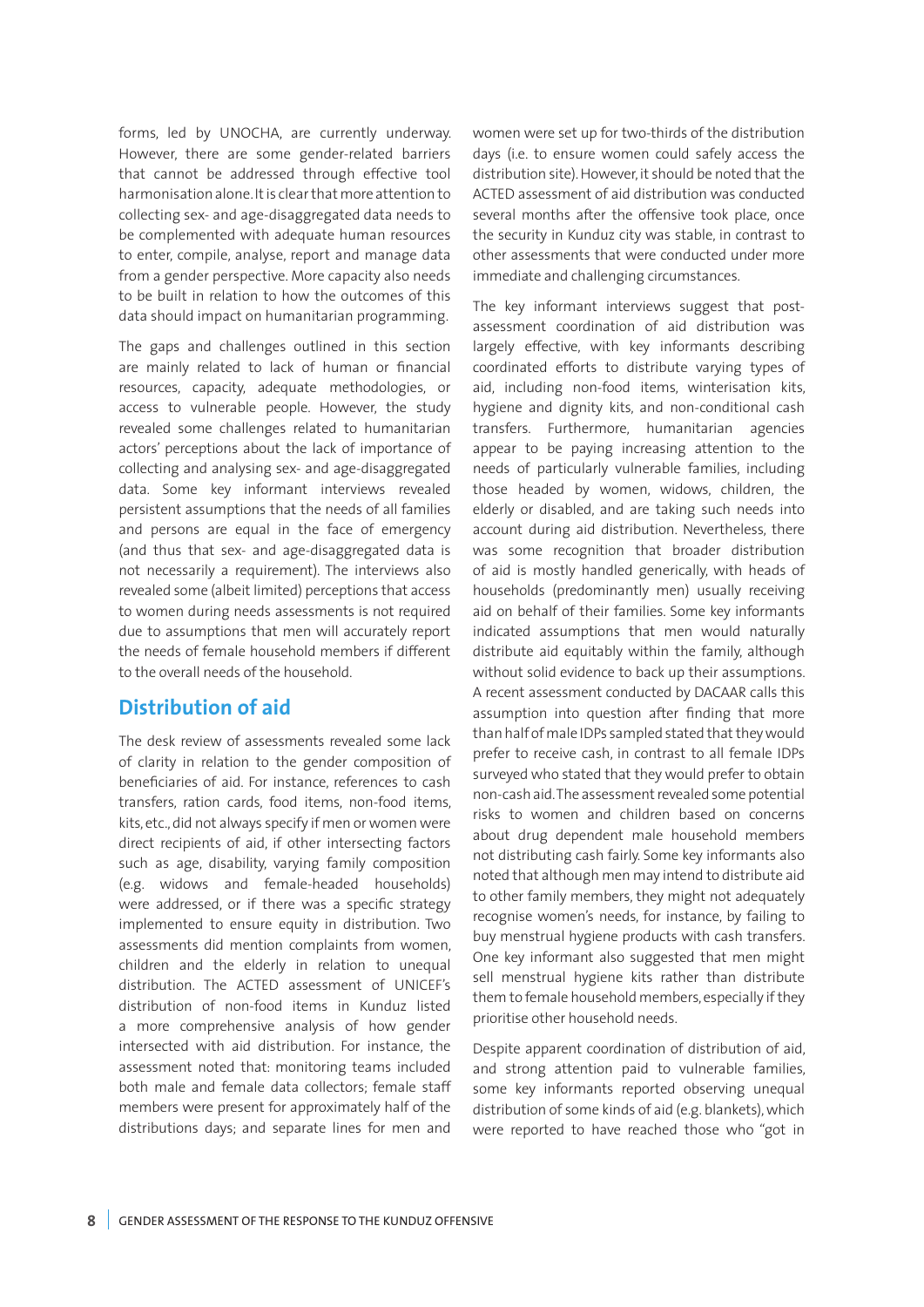first". Key informants in Mazar-e Sharif suggested that distribution in the Haji Camp was, overall, effectively coordinated between humanitarian organisations participating in the cluster system. However, several key informants noted that other actors such as businessmen provided limited food aid for IDPs and did not coordinate their efforts with humanitarian organisations such as WFP (i.e. according to the needs of the most vulnerable families). According to one key informant's observations, this led to some unequal access to aid, with men usually rushing to reach the distribution point first and women and children typically reaching the distribution point late, once aid had run out. One key informant in Mazar-e Sharif noted that unequal distribution of aid did not always favour only men. This particular interviewee noted the importance of power within women's groups and reported having observed some unequal distribution among women, whereby women with higher status and income-earning capabilities sometimes received more aid than poorer and more vulnerable women. This also appears to be true for more vulnerable men.

As noted above, while the implementation of needs assessments was more effective for IDPs located in one site (e.g. Haji site in Mazar-e Sharif, or Shirkat or Besh Batur in Taloqan), assessing the needs of more dispersed IDPs was much more challenging. Similarly, while distribution of aid in specific IDP sites was more easily controlled and directed towards the most vulnerable families (including female headed families), distribution of aid to dispersed IDPs occurred in one central location (e.g. the Department of Refugees and Rehabilitation office). This appears to have restricted the ability of women to directly obtain aid, with some reports emerging of inadequate provision of information for women on how to register petitions for assistance and how to get to distribution sites.

One observation expressed by a number of key informants working in Mazar-e Sharif and Takhar was that given some challenges that slowed down coordination of needs assessments and distribution of aid, and given the short time period that IDPs were sheltered in emergency sites (two to three weeks), once particular concerns and needs had been identified and scale up of services was ready to be activated, little could be done to assist IDPs as they had left. One key informant argued that delays in assessing needs and delivering humanitarian assistance were partly derived from poor implementation of immediate response plans and a perhaps disproportionate focus on verifying

the status of real IDPs, which slowed down aid to the most vulnerable and thus threatened the basic principles of humanitarian assistance. In their words: "*Donors are so concerned with accountability of humanitarian aid funds that vulnerable people are not reached. You get the target but by that time everybody has left.*"

Given the rapid nature of displacement and the quick return of IDPs to Kunduz (often before aid could be distributed), several key informants questioned the adequacy of post-emergency follow up to determine the longer term needs of IDPs, particularly those from vulnerable groups (including widows, women from female-headed households, children, the elderly or disabled). Post-aid management was reported to have been poor or non-existent, with little knowledge being generated of the sufficiency of aid (particularly cash transfers) in assisting the resettlement of vulnerable IDPs in Kunduz or IDPs vulnerable to longterm displacement.

### **Protection and gender-based violence (GBV)**

Multiple reports in the media and by the Office of the President of Afghanistan and the Afghanistan Independent Human Rights Commission suggested that GBV in Kunduz was widespread. However, subsequent investigations (including by UNAMA and OHCHR) suggest that these reports are probably exaggerated. Nevertheless, UNAMA and OHCHR did receive reports of restrictions placed on women reminiscent of the years of Taliban rule, including beating women who were not accompanied by a *mahram2* . The same report found mixed results in relation to Taliban treatment of health practitioners and patients in hospitals, with some reports suggesting that Taliban respected the neutral provision of medical care and did not allow fighters to enter women's wards, and other reports suggesting that Taliban were physically or verbally abusive towards female medical staff.

Despite more recent claims that GBV in Kunduz was exaggerated, the assessments reviewed for this study, in addition to the key informant interviews, revealed some, albeit limited, reports from female IDPs of having observed or known of cases of rape

<sup>2</sup> A *mahram* is a male relative who is often required to accompany women when traveling or moving outside the home.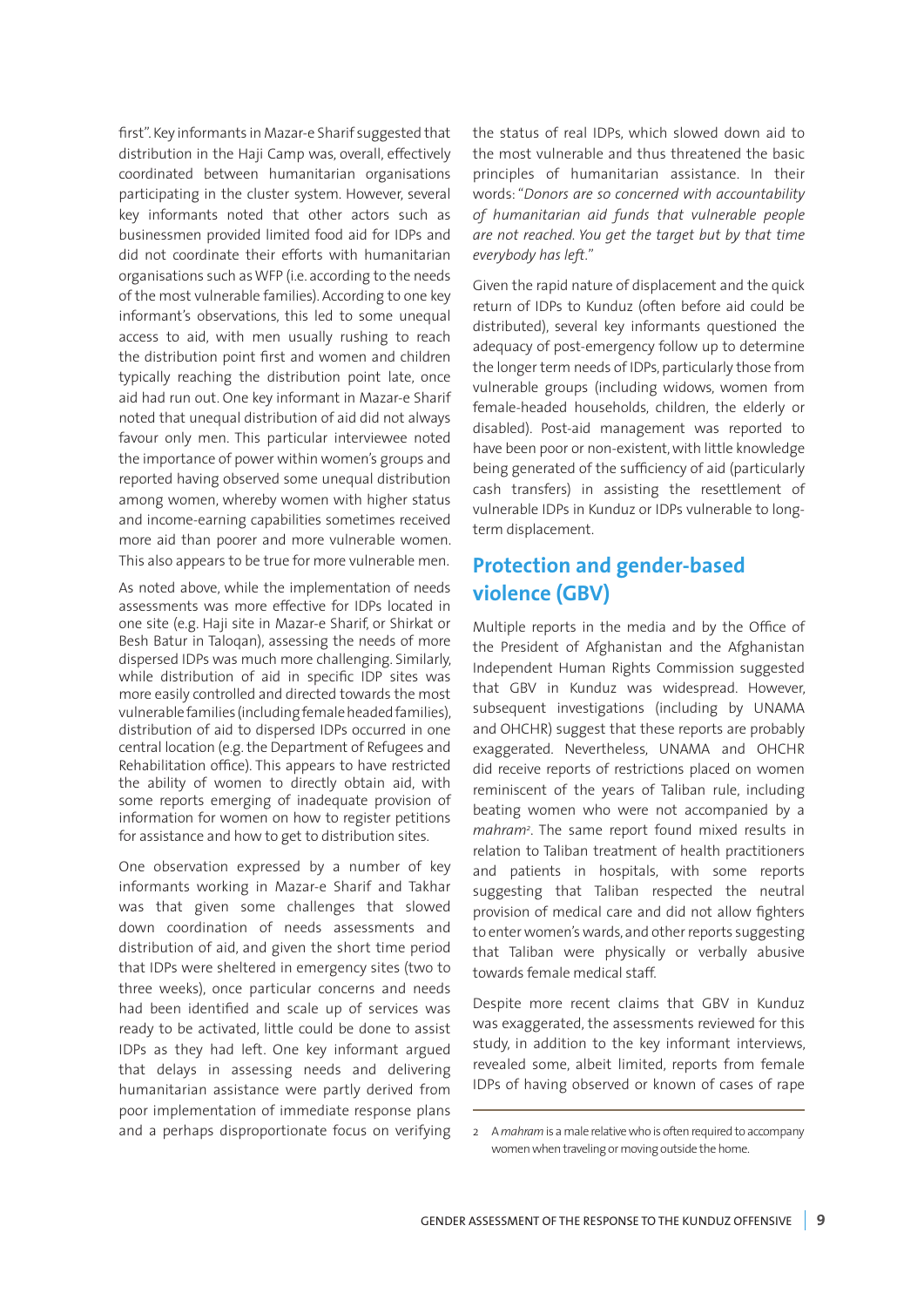and other forms of violence perpetrated against women, girls and boys during the Kunduz offensive. Several female key informants described speaking to women who informally reported such incidents but who were reluctant to name survivors of violence or make formal reports and risk breaching the privacy and confidentiality of other women.

There has been little formal progress in relation to verifying prevalence of GBV in Kunduz, although some organisations have more recently begun conducting research on this topic. There are a number of likely reasons for why allegations of GBV in Kunduz are so difficult to verify. One key one is the secrecy and shame surrounding GBV, and consequent lack of reporting of GBV cases. Another key challenge to verification of GBV was the almost total vacuum of GBV or women's support services during the offensive, with international and local humanitarian staff, and government staff, including from the Department of Women's Affairs (DoWA), being evacuated from Kunduz city due to insecurity. This mass exodus was exacerbated by reported threats made against women, particularly those working in women's NGOs and civil society organisations (CSOs), with several examples of women's organisations being looted and damaged, and women's protection centres being burnt down<sup>3</sup>. This meant that the capacity to respond to reports of GBV in Kunduz was virtually non-existent. Furthermore, the first emergency response teams returning to Kunduz were reported not to have had specific GBV or protection expertise to identify cases for referral.

One key informant stated that the Kunduz offensive has had a large impact on how local women's CSOs are able to operate due to women's fears of being targeted and persecuted for their work, and advocacy being restricted by the need to maintain a low profile. These concerns appear to have existed prior to the offensive, with some reports of women being threatened by armed opposition groups (AOG) in previous times but lacking support and protection from governmental and international NGO actors. The 2015 offensive has led to a shrinking space for women's CSOs coupled with local women's increasing fears of reporting GBV. These are serious concerns that could jeopardis e humanitarian interventions in future should similar offensives take place. Furthermore, there is a perception within some women's CSOs that international organisations have not engaged with and supported them sufficiently in the aftermath of the offensive, despite the strength of women's CSOs in reaching local communities. This perception is coupled with criticisms that although women's CSOs are recognised for their advocacy efforts, humanitarian organisations are not committed to building partnerships with these local CSOs, drawing from their expertise and assisting to build their capacity.

Reports of GBV among IDPs displaced to other provinces were also limited and only mentioned in a few of the assessment reports reviewed, likely due to limitations in data collection with women and lack of reporting mechanisms. One report implemented in Takhar identified GBV response as an urgent need, and also identified safety of women and children in relation to WASH access and security of the IDP site. Key informant interviews revealed that in one IDP site in Takhar, women and children were reportedly threatened by different actors, including arbaki (local militia) appointed to ensure security in the IDP camps. In this case, after arbaki were found to be harassing women and girls, they were replaced by IDPs who took responsibility for camp security. Other stories of protection concerns emerged, including armed security officials and police conducting security checks and searches of IDP tents, and women and children being beaten by male IDPs, camp management teams and security officials, particularly single women with no male adult household members.

There appear to have been a number of challenges to accurately identifying and referring GBV cases among IDPs. A key one was related to problems with humanitarian coordination, partly due to the unexpected nature of the offensive and lack of preparedness in how to handle it. Another challenge appears to be the reproduction of varying discourses, including that GBV becomes a secondary issue to survival during crises. Another discourse to emerge from the key informant interviews was that in Afghanistan, and in Islamic contexts more generally, strict controls on alcohol consumption and gender segregation act as a natural deterrent to GBV and limit opportunities for perpetration of violence. This discourse reveal a lack of nuanced attention to risks of intimate partner violence, how cramped IDP spaces can potentially lead to heightened risks of GBV, and the reality of high rates of

<sup>3</sup> One key informant noted that although the media highlighted the targeting of women's organisations, the destruction of organisational infrastructure and resources was not isolated to women's organisations, but rather affected NGOs more generally.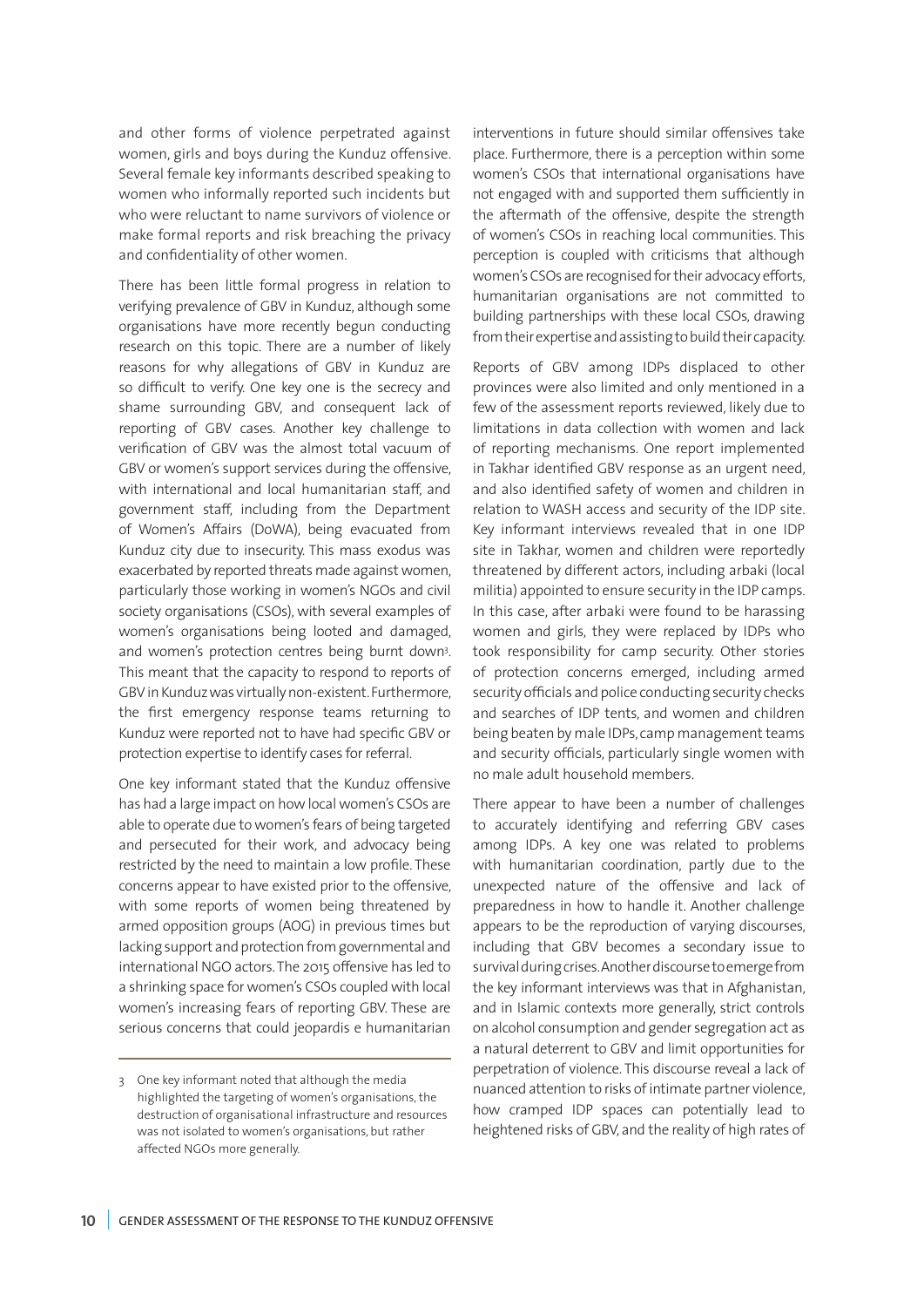

existing GBV in times of non-emergency. Furthermore, as one workshop participant highlighted, alcohol consumption and drug use are problems that are very much alive in some parts of Afghanistan, including the North and Northeast regions.

It is interesting to note that some organisations are rethinking how to more effectively promote access to women, and GBV reporting and referral mechanisms in emergencies. For instance, the IMC is currently developing and implementing mobile services to reach female IDPs and respond to cases of GBV and psychosocial needs of women. Other organisations are focusing more on how women's empowerment projects such as livelihoods development and income generation activities can build women's resilience, leading to the potential prevention of GBV and other vulnerabilities for women at risk during emergencies.

Other notable examples related to protection emerged from the key informant interviews, particularly in relation to psychosocial support. For instance, Save the Children implemented Child Friendly Spaces (CFSs) quickly in order to provide psychosocial support for children in multiple contexts, including IDPs in Mazar-e Sharif and Taloqan, and in Kunduz city following the return of functioning operations of humanitarian organisations. These CFSs supported children and their families through gender-segregated spaces for boys and girls to participate in recreational activities and basic primary education with female facilitators supporting activities with girls and male facilitators supporting activities with boys.

Although the Kunduz offensive has certainly led to some humanitarian organisations rethinking their practices and scaling up successful services related to protection, the offensive also appears

to have led to more strategic thinking around GBV coordination. For instance, the GBV sub-cluster is in the process of developing the capacity of regional sub-clusters and currently working on a number of activities, including developing an action plan and implementing staff training. Furthermore, discussions about establishing minimum protection groups at provincial levels have reportedly begun although these discussions have been put on hold due to the national protection cluster attempting to develop a national action plan for this initiative.

### **Attention to other sectors**

As noted previously, the key informant interviews revealed some lack of nuanced understanding of how GBV as a protection issue and how gender more broadly intersects with key sectors not directly related to humanitarian assistance of women and girls. Several key informants stated that their organisation worked according to global guidelines and toolkits on mainstreaming gender across various sectors in emergencies, including SPHERE standards. However, there were some acknowledgments that these resources were not always practical on the ground, with questions raised about national and local ownership of resources, lack of training on how to implement them, and some examples of lack of translated versions available for Afghan field staff.

In most of the assessments reviewed in this study, descriptions of provision of shelter for IDPs referred to families without reference to whether segregation of spaces for families, or men and women were established. In one assessment, female IDPs complained about having to share tents with men from other families due to lack of space and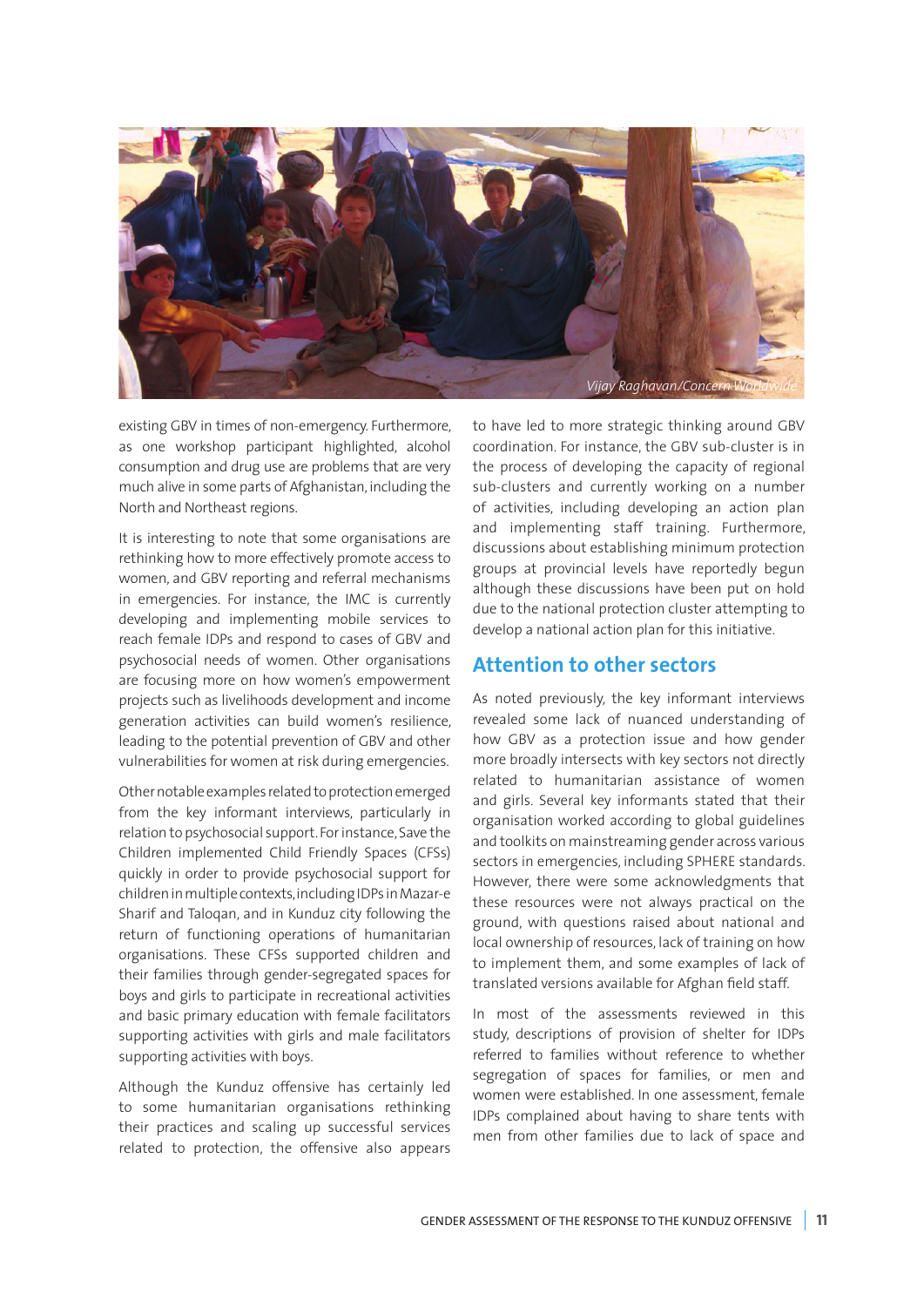facilities. Key informant interviews suggested that in at least one case, in Taloqan, needs assessments revealed requirements for more secure shelter for women, leading to rapid response via distribution of additional tents to affected families. Furthermore, the location of tents was reported to be poorly planned with inadequate spacing between tents and tents sometimes being situated far from essential services such as latrines and water access points.

There was some recognition in the assessment reports and key informant interviews that access to WASH was a key issue that intersected with protection concerns. In one IDP site in Takhar, women and children expressed fears of using the toilets at night as they were far from tents with insufficient lighting on the way, with fears exacerbated by reports of unknown men seen walking through the camp at night. Even where latrines were more easily accessible, women were reported to avoid using them during the day due to crowded camp conditions. Gender appears to have been successfully and quickly mainstreamed into the response in these cases, with organisations such as DACAAR providing additional toilets for households in one IDP site and Concern providing families with solar lights in another IDP site to enable light at night and safer passage to latrines (although solar lights could not be left at the latrine locations due to theft).

Reference in the assessments to provision of health services did not always differentiate between general health needs and more specific gendered health needs, although two reports did refer to concerns about lactating and pregnant women and how they would access medical assistance. One assessment report mentioned that families frequently claimed that they lacked resources to meet health needs of women and children, but it was not clear who provided this information (i.e. who represented the "family"), and whether follow up with women was conducted. A number of key informants also referred to a lack of trauma counseling and psychosocial support, particularly for women and men, although services for children were quickly addressed through the provision of child friendly spaces.

Lack of hygiene resources was mentioned in a few assessment reports, with reference to more generic needs (soap, toothpaste), but less reference to women's specific hygiene needs and whether these were being addressed. One report did note that women IDPs complained about insufficient distribution of dignity

kits to meet their needs; however, key informant interviews suggest that adequate response was implemented in this regard. The Rapid Market Assessment done in Faizabad, Badakhshan, revealed some gaps in relation to reference to women's sanitary napkins or other items that may be included in dignity kits (e.g. undergarments).

In IDP sites and camps, assessment reports mentioned the implementation of camp management committees, but did not include detail on gender composition of members and whether women were being mobilised to participate in committees (and if not, what the barriers were to their participation and possibilities for overcoming these barriers). One report mentioned inequity of distribution (particularly to widows and children) due to lack of adequate camp management. Key informant interviews did not shed substantial light on this issue, with some key informants not recalling the gender composition of management committees, and a few recalling women participating in site coordination and management meetings. However, little was known about how effective this participation was and how much women were able to contribute to decision making.

### **Post-emergency lessons**

It is widely accepted that the Kunduz offensive was unexpected and there was an overall lack of organisational preparedness to respond to the largescale displacement that subsequently took place. Consequently, it appears that the Kunduz offensive has sparked a rethinking of how improved coordination and pre-emergency planning can enable better and more timely response in future emergencies, particularly conflict-induced ones. However, some concerns emerged that not enough was being done to encourage learning from a broader gender perspective. For instance, criticisms emerged of a lack of post-emergency audits or after action reviews (AARs) to measure the efficacy of emergency response and the extent to which humanitarian organisations adhered to basic humanitarian principles and SPHERE minimum standards, particularly in relation to protection and GBV. Several key informants also questioned the extent to which humanitarian organisations gender-marked their response and coordination and, if not, what the challenges were to doing so and how these challenges may be addressed in future emergencies.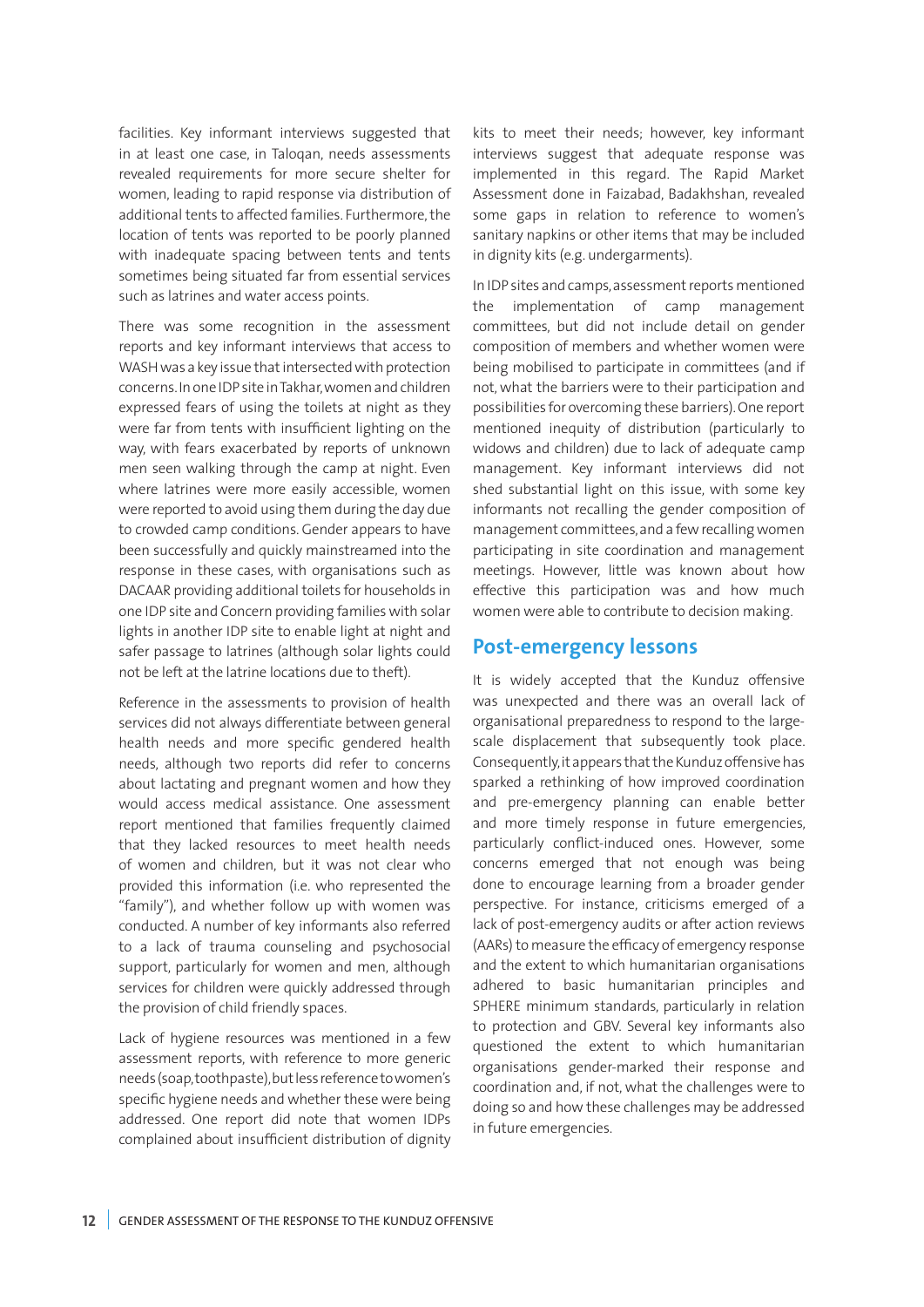### CONCLUSIONS

This study has identified a range of successes, challenges and persisting gaps in addressing gender in the humanitarian response to the Kunduz offensive. A key challenge to the response overall was the unexpected nature of the emergency and the consequent lack of humanitarian capacity to intervene quickly and effectively. The effects of this challenge varied greatly across different provincial contexts.

This study suggests that some gender gaps appear to be shrinking, and some challenges were quickly and effectively assessed and responded to. Notable successes include the early detection of how WASH and shelter concerns intersected with protection risks in some IDP sites, leading to the improved distribution of aid and IDP site infrastructure (e.g. more tents and distribution of solar lamps for use at night) to assist more vulnerable groups, particularly women and children. One of the key factors leading to the successful identification of these risks appears to be the implementation of pre-needs assessment data collection, including qualitative and participatory methodologies to enable more immediate response to humanitarian needs.

A number of good practice interventions emerged during the humanitarian response with some evidence that this has led to further learning and scale up of services. Examples include Save the Children child friendly spaces, and IMC mobile services to reach vulnerable women at risk of GBV and in need of psychosocial support. Furthermore, some organisations are implementing development programming directed towards women's economic and other forms of empowerment in order to build their resilience and enhance protective factors in times of emergencies.

Despite some successes in incorporating gender into the humanitarian response, a number of remaining gaps and challenges were identified. Although the collection of sex- and age-disaggregated data appears to be improving, there are large gaps in how (or whether) this data is reported. This is partly due to lack of human and financial resources and capacity to dedicate to compiling, analysing and reporting the data.

Lack of female humanitarian staff available for deployment to conduct needs assessments and aid distribution continues to be a challenge, particularly in insecure contexts. Although this is partly related to traditional customs that restrict women's mobility, it also appears to be related to fewer employment opportunities for women in humanitarian organisations when compared with men, and subsequent lack of trained and capacitated female staff to deploy quickly. Furthermore, limited human resources means that trained protection partners or gender advisors are not always available to contribute to rapid needs assessments.

Despite indications of increasing attention being paid to direct aid distribution to more vulnerable groups, broader distribution of aid is mostly handled generically through direct distribution to men. There are conflicting understandings of whether men equally distribute aid to other household members; however, there is some evidence to suggest that this may not always be the case, particularly in relation to cash transfers.

Despite some good practice examples, some organisational actors appear to lack a nuanced understanding of how gender intersects with nonprotection sectors, such as shelter and WASH. This may be partly due to lack of ownership of global guidelines and toolkits on mainstreaming gender in humanitarian response, and lack of translated resources for field staff.

A number of persisting discourses and (nonvalidated) assumptions emerged, including that: all people are equal in the face of emergencies; male recipients of aid will accurately report the needs of female household members if different to the overall needs of the household; men will distribute aid equitably to other household members; and GBV is not a significant problem in emergencies in Afghanistan due to Islamic traditions that segregate men and women and restrict the consumption of alcohol (alcohol being a negative coping strategy known to exacerbate GBV in some cultural contexts).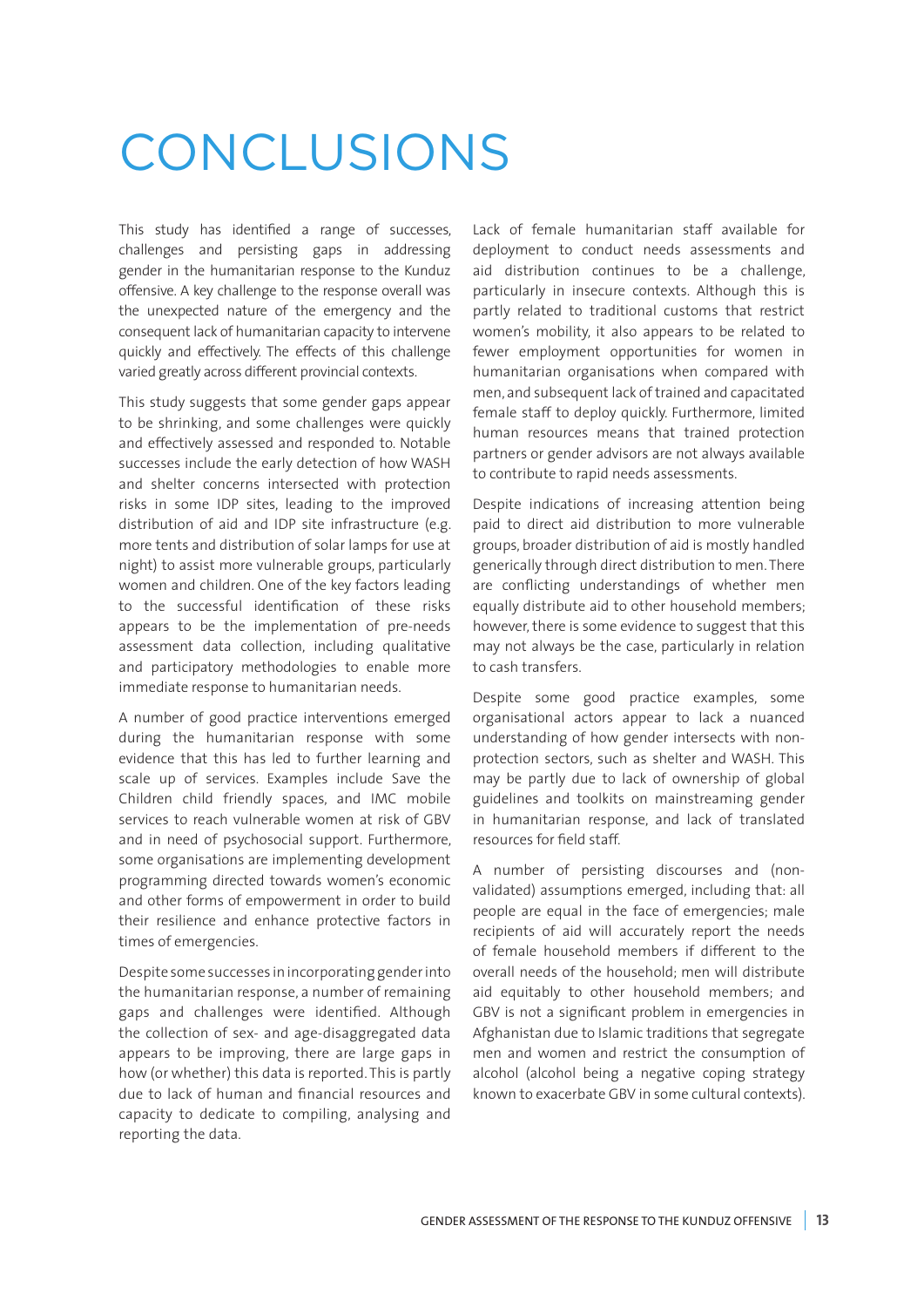### RECOMMENDATIONS



In light of the findings outlined in this report, the following key recommendations are suggested.

Current efforts are underway to harmonise and improve the coordination of needs assessment tools, but a number of gaps should be addressed. More human and financial resources need to be channeled into compiling, analysing and reporting sex- and age-disaggregated data, and attention needs to be paid to ensuring the right methodologies (including qualitative methods) are used for the right purpose.

More capacity has to be built in relation to the analysis and interpretation of sex- and agedisaggregated data from a gender perspective. Potential ways of accomplishing this include ensuring a gender focal point in each cluster, and establishing provincial teams (e.g. consisting of a lead and co-lead organisation) to be responsible for analysing needs assessment data from a gender perspective. The GiHA Taskforce could contribute to building the capacity of these provincial teams.

Given the lack of female staff in many humanitarian organisations, and consequent challenges in organising trained female staff in emergencies, more attention needs to be paid to ensuring human resources (HR) policies identify and support opportunities for female staff to build relevant capacity. HR policies could also encourage positive discrimination practices to enhance opportunities for women. Humanitarian organisations should also be focusing on implementing genderresponsive field practices and policies, such as

hiring teams consisting of couples or family members to facilitate women's easier access to the field, or ensuring *mahram* policies are in place.

Humanitarian actors should posit women as the recipients of aid rather than immediately distributing aid to men. More evidence needs to be collected in relation to the potential positive or negative impacts of direct distribute to women, including on whether cash transfers to women increase or decrease GBV, and how

effective they are in strengthening women's economic empowerment and decision-making in the household. Humanitarian organisations should also ensure that aid distribution sites are adequately set up to enable women's participation, including ensuring separate queues for men and women. The location of distribution sites should also be designed with the needs and restrictions of vulnerable groups (e.g. women, children, elderly, disabled) in mind.

More efforts need to be put into pre-emergency planning, including situational analyses and planning for known hotspots such as Kunduz. Such pre-planning needs to include the development of stronger standby partner networks trained in needs assessment data collection and gender and protection issues. Local women's CSOs and DoWAs should not be excluded from these networks' planning efforts and should be recognised as potential protection focal points and supported in this role.

Humanitarian organisations need to pay more attention to post-emergency management, including measuring how gender is implicated in different phases of emergencies and ensuring that post-aid follow up tracks IDPs and responds to longerterm needs of vulnerable groups. One workshop participant highlighted the usefulness of adopting a systems approach to programme design, which can examine how different systems contribute to or reduce gender-responsive objectives across different phases of emergencies.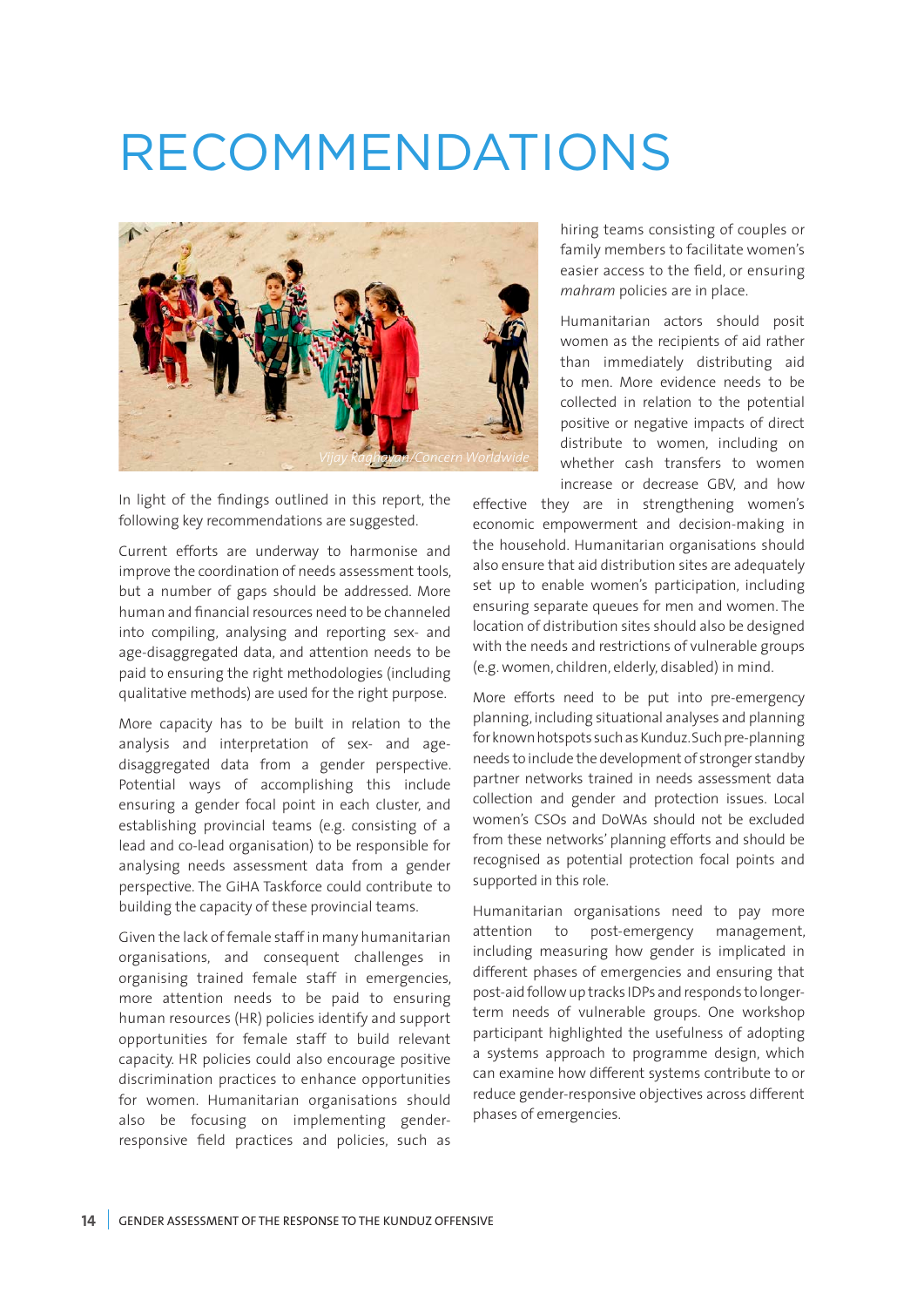The gaps and challenges highlighted in this report indicate that more learning needs to be done in relation to how to improve gender-responsive programming in emergencies. Post-emergency audits or After Action Reviews (AARs), including an analysis of how gender was integrated into the response, should be standard practice for all conflictand disaster-induced emergencies. Given the lack of HR and financial resources within humanitarian organisations to implement such assessments, efforts need to be made to coordinate audits and AARs across agencies and organisations and the necessary capacity to do so developed.

Although planning for gender-sensitive humanitarian response to conflict and disaster induced displacement is vital, efforts should continue to be mobilised towards preventive programming, including building the livelihoods and economic resilience of vulnerable groups. There are possibilities in this regard in relation to linking development and humanitarian assistance, which have traditionally operated in silos.

There needs to be more conceptual clarity among humanitarian actors in relation to what constitutes GBV. There appears to be a strong focus in the field on GBV consisting of physical or sexual violence, with less attention paid to other types of violence, including early and forced marriage, and denial of resources and

opportunities. Field staff, particularly those contributing to needs assessments and protection monitoring, should understand these dimensions of GBV.

Although global gender guidelines and toolkits can be useful in assisting field staff to implement gendersensitive humanitarian response, more attention needs to be paid to adapting these resources to local contexts, building ownership of their use and making them more accessible through translation into local languages. Translations should ensure that local terms are being used (e.g. for gender and sex).

Certain discourses and assumptions about the role of gender in humanitarian action persist among some humanitarian actors. More awareness needs to be built to counter such discourses. Evidence-based advocacy can play an important role in doing this, particularly in light of assumptions being largely at odds with existing evidence. Many organisations are tackling poor knowledge or negative perceptions of gender equity and equality through gender training and capacity building, with a focus on culturally and religiously appropriate interpretations of gender equality and equity. These trainings should address and challenge the types of commonly held assumptions raised in this report, distribution knowledge on available evidence, and identify and incorporate case studies to indicate positive change.

#### **MINIMUM STANDARDS ON GENDER MAINSTREAMING IN HUMANITARIAN ACTION**

As a result of the findings from the gender assessment of Kunduz response, the members of the Gender in Humanitarian Action Taskforce, cluster coordinators and gender focal points came up with eight strategic objectives to act as minimum standards on gender mainstreaming in humanitarian action.

#### **1. Assessment**

- Harmonised assessment tools are gendersensitive and gender analysis is routinely conducted on all data collected by information management officers.
- Accountability for gender inclusion by Humanitarian Country Team.
- Government to be included in assessment planning and implementation especially MoWA and DoWA with necessary capacity building (through the GiHA Taskforce).

#### **2. Implementation**

- Adapted activities for gender are well documented and shared routinely on a common platform.
- Minimum gender marker scores for all funding appeals to be 1. Zero scores will not be accepted without modification.
- Minimum representation of female staff to be set in assessment and implementation activities.

#### **3. Evaluation**

- Gender marker scores to be monitored and evaluated and fed back to clusters.
- Dedicated gender advisor to be allocated to Humanitarian Needs Overview and Humanitarian Response Plan processes.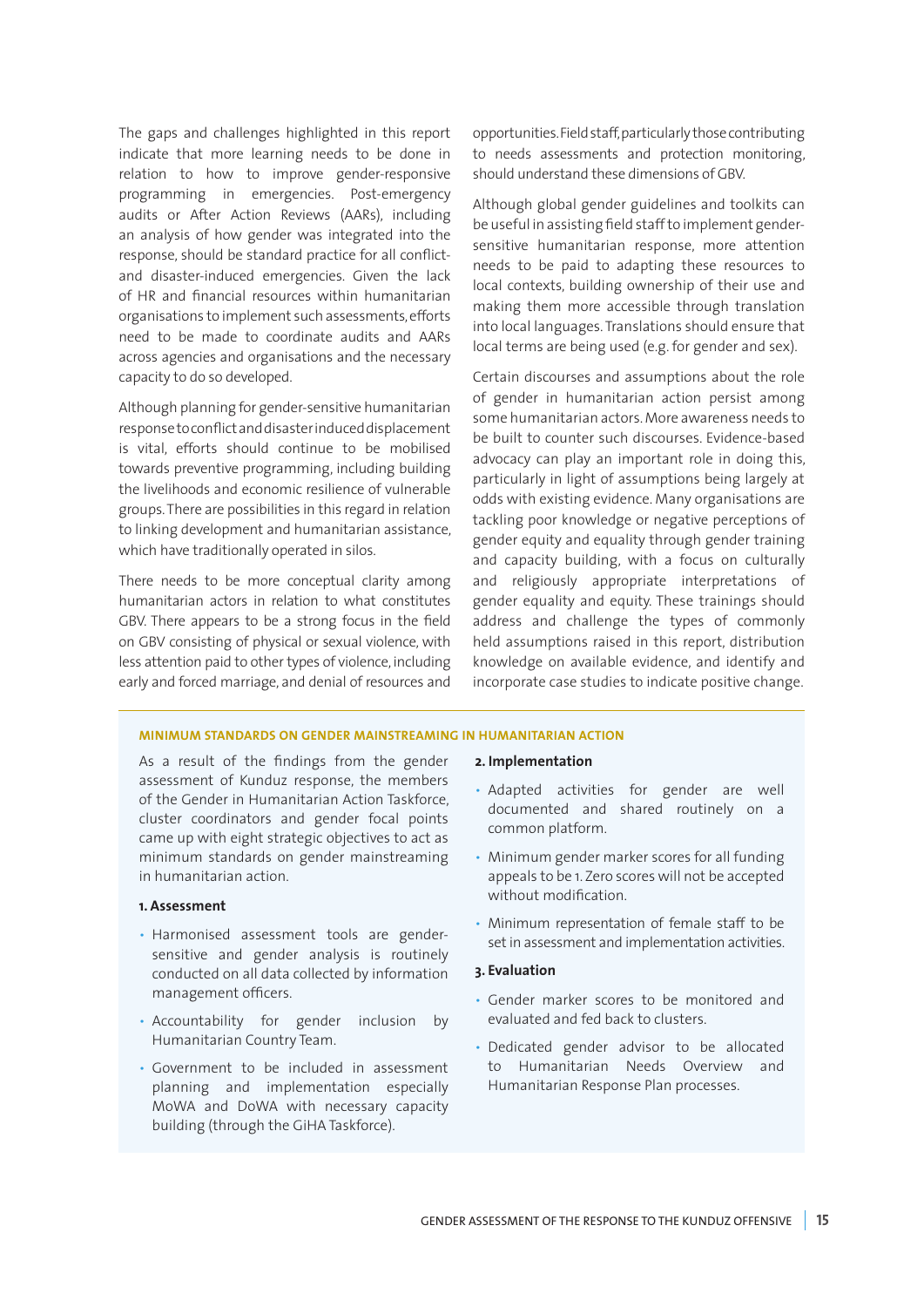# ANNEX A: LIST OF ASSESSMENTS

#### Core assessments:

- **1** Afghanistan Human Rights and Protection of Civilian in Armed Conflict Special Report on Kunduz Province December 2015, UNAMA & OHCHR
- **2** Update of IDPS in Taloqan by 4th of October 2015
- **3** Badakhshan Assessment of Conflict induced IDPs
- **4** The Rapid Market assessment FGD report
- **5** Update on Haji Site 9 October 2015
- **6** North Region Protection Cluster Kunduz Emergency-Draft Protection Update 03-13 Oct 2015
- **7** International Organisation for Migration (IOM), Kunduz Assessment Findings 8 November 2015
- **8** Humanitarian Rapid Assessment of Kunduz City Framework and Resourcing (20 October 2015) by OCHA.
- **9** The Assessment Capacities Project (ACAPS) Briefing Note: Violence in Northeast Afghanistan,

Afghanistan Conflict and Displacement in the Northeast, Kunduz City, and Kabul

Additional assessments, reports and presentations obtained:

- **10** Monitoring of emergency assistance to vulnerable population and MUAC screening in conflict affected Kunduz province, Northern Afghanistan, March 2016, ACTED
- **11** Access Lessons Learned Note: The Fall of Kunduz, Sep-Oct 2015, 29 April 2016, Norwegian Refugee Council
- **12**Kunduz IDPs Reviewing Protection of the IDP camp communities in Besh Batur Taloqan – 11th October 2015. Concern Worldwide.
- **13**Kunduz IDPs Reviewing Protection of the IDP camp communities in Shirkat compound Taloqan – 13th October 2015. Concern Worldwide.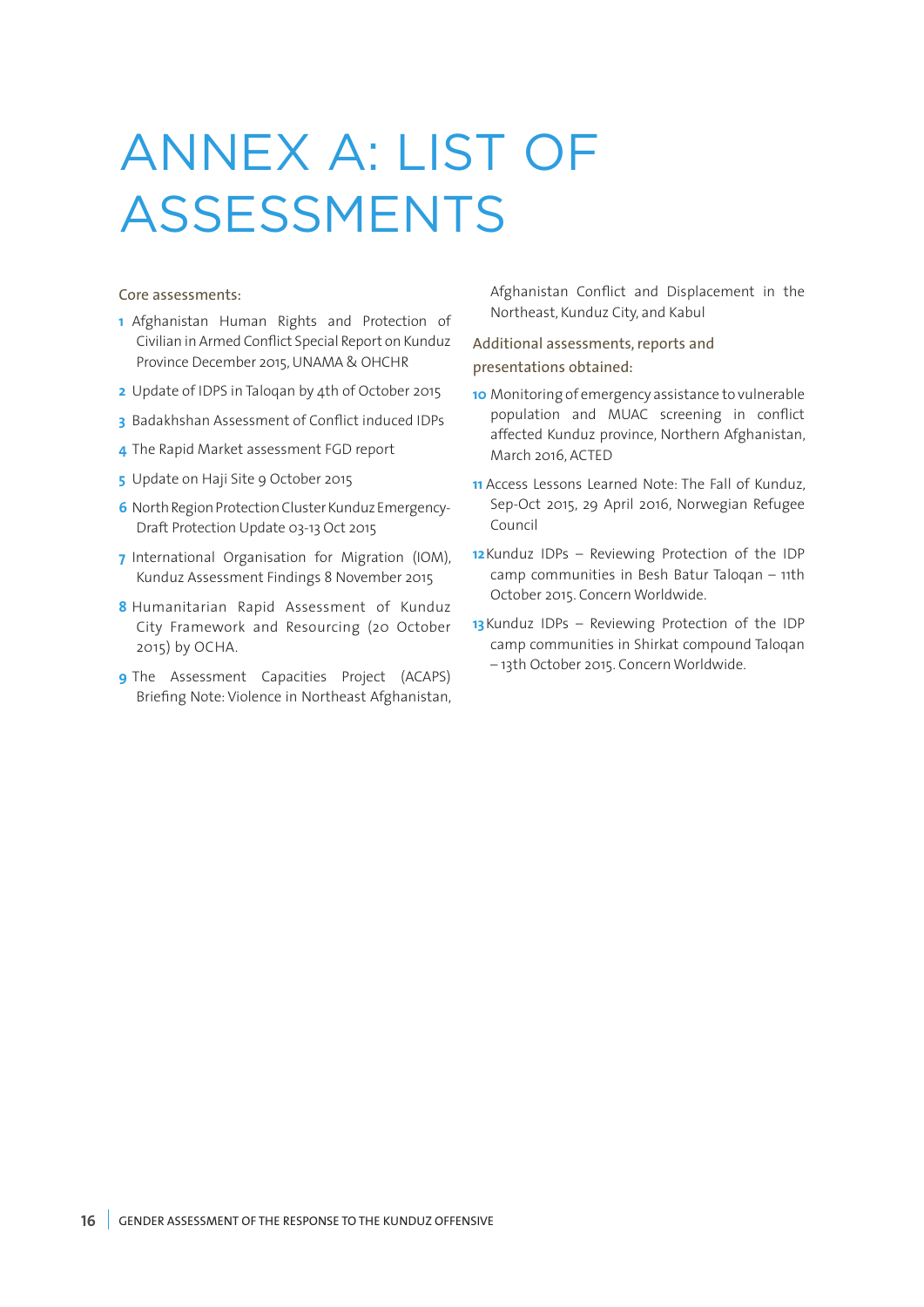# ANNEX B: LIST OF KEY INFORMANTS

#### Mazar-e Sharif

- **1** Parwiz Hakami, Child Protection Coordinator, Save the Children, and secretariat of North Region GBV sub-cluster
- **2** Francesca Vigagni, Protection Officer, UNHCR, and lead of North Region Protection Cluster
- **3** Farid Dagsteer, Child Protection Officer, UNICEF, and lead of North Region GBV sub-cluster
- **4** Razia Qateh, Protection Officer and gender focal point, UNHCR
- **5** Hafizullah Seddiqi, Project Manager, Women for Afghan Women, and former secretariat of North Region GBV sub-cluster
- **6** Mobina Nasraty, Psychosocial Counsellor, International Medical Corps, and co-chair of North Region GBV sub-cluster
- **7** Mark Nagle, Area Manager (Northern region), Norwegian Refugee Council
- **8** Mohammad Noor Omari, ICLA Project Coordinator, Norwegian Refugee Council
- **9** Mohammad Yasin Hemmat, Humanitarian Affairs Officer, UNOCHA
- **10** Gift Chatora, Head of Sub-Office (North and North-Eastern Regions), UNOCHA

#### Kunduz

- **1** Mohammad Sediq Zaheer, Humanitarian Affairs Officer, UNOCHA
- **2** Abdul Qadir Noori, Kunduz Office Coordinator, Norwegian Refugee Council
- **3** Aleksandra Evdokimova, Kunduz Protection Delegate, ICRC
- **4** Geeta Bashardost, Empowerment Centre for Women

#### Takhar and Badakhshan

- **1** Betman Bhandari, Emergency WASH Advisor, DACAAR (based in Kabul)
- **2** Vijay Raghavan, Assistant Country Director Programmes, Concern Worldwide (at time of Kunduz offensive)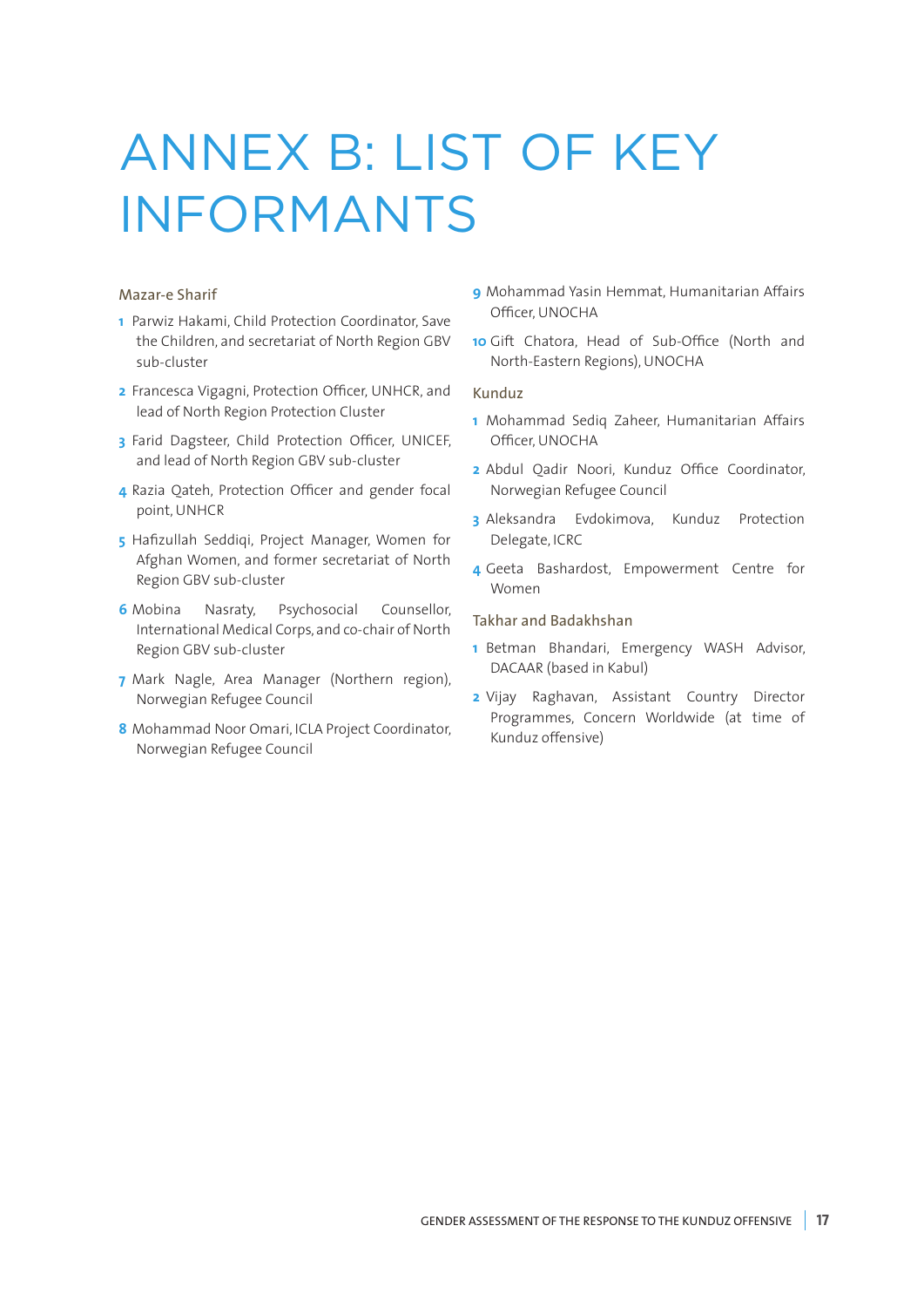# ANNEX C: WORKSHOP AGENDA4

| <b>Time</b>     | <b>Topic</b>                                                                         | Speaker/Facilitator |
|-----------------|--------------------------------------------------------------------------------------|---------------------|
| $8:30 - 9:00$   | Tea/coffee and welcome                                                               | Dominic Parker      |
| $9:00 - 9:20$   | Introduction - GiHA Taskforce                                                        | Shruti Upadhyay     |
| $9:20 - 9:45$   | Presentation of key findings from Kunduz case study and<br>other recent studies      | Julienne Corboz     |
| $9:45 - 10:30$  | Break out session 1-Addressing challenges in gender-<br>responsive programming       |                     |
| $10:30 - 10:45$ | Feedback from breakout session 1                                                     |                     |
| $10:45 - 11:00$ | Coffee and tea break                                                                 | Plenary             |
| $11:00 - 11:15$ | Presentation of cluster 'tip sheets' for gender<br>mainstreaming                     | Anu Pillay          |
| $11:15 - 12:00$ | Break out session 2 - Gender-responsive programming in<br>different sectors/clusters |                     |
| $12:00 - 12:15$ | Feedback from breakout session 2                                                     |                     |
| $12:15 - 12:30$ | Wrap up and steps forward                                                            |                     |
| 12:30           | Lunch                                                                                | Plenary             |

<sup>4</sup> Note that due to lack of time, and the first break out session also involving discussion on gender-responsive programming in different sectors/clusters, the second break out session was replaced with a discussion on recommendations and how to operationalise them.